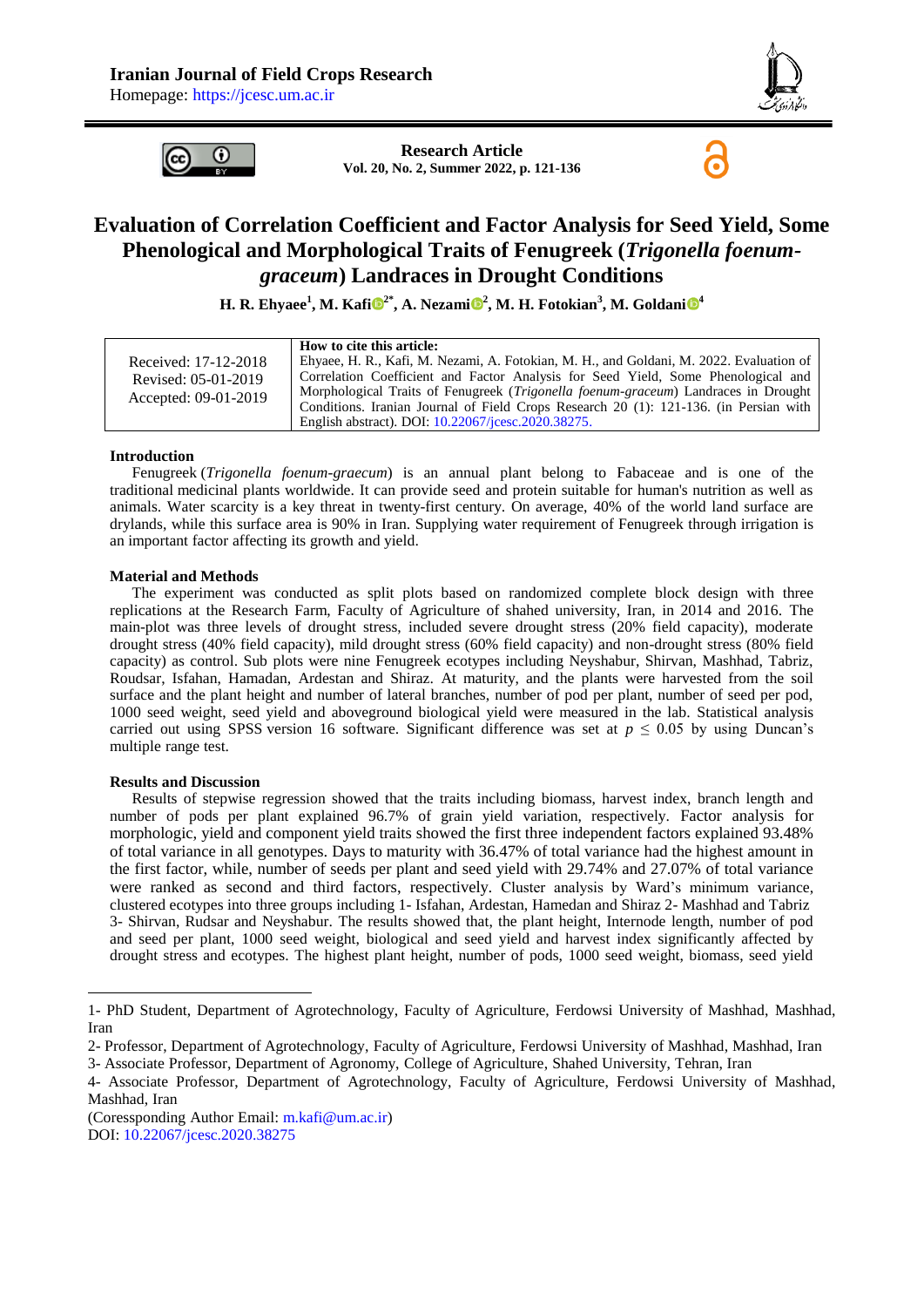and harvest index was recorded in Shirvan ecotype while, the longest day to maturity and height of first pod were observed in Neyshabur ecotype at 80% FC. The highest plant height, the first formed pod, 1000 seed weight, seed yield and harvest index in Shirvan ecotype were observed in the 40% FC.

#### **Conclusion**

Drought stress reduced all studied traits in all Fenugreek ecotypes in this experiment. For seed yield, the performance of shirvan ecotype was the best compare to other ectypes in control and mild and moderate stress condition. The highest distance of the first pod from the soil surface in the control condition was observed in the Neyshabur ecotype but in the moderate stress condition in Shirvan ecotype, this trait is important for the mechanized cultivation. Based on the results, there is a reliable variation amongst different Iranian Fenugreek ecotypes and they could use for breeding programs against drought stress. It also seems that Shirvan ecotype of Fenugreek can be considered for stable seed and biomass production under moderate drought stress and normal conditions.

**Keywords**: Cluster analysis, Medicinal plant, Stepwise regression, Water stress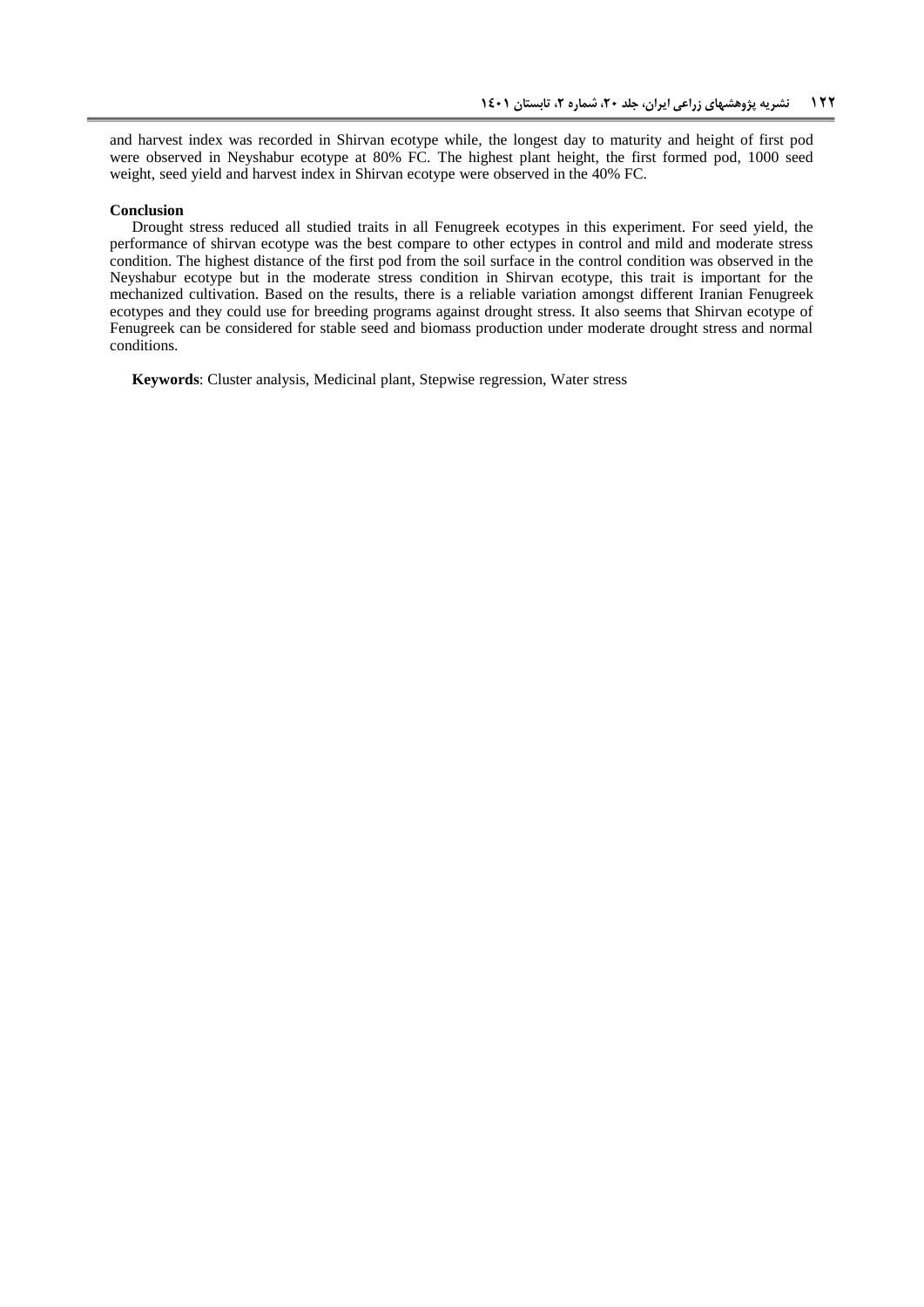# **نشریه پژوهشهای زراعی ایران**

**احیایی و همکاران، بررسی ضرایب همبستگی، تجزیه علیت صفات عملکرد دانه و برخی صفات فنولوژیک و مورفولوژیک ... 211** Homepage: [https://jcesc.um.ac.ir](https://jcesc.um.ac.ir/)



**مقاله پژوهشی**

**جلد ،02 شماره ،0 تابستان ،1021 ص 101-131**

**بررسی ضرایب همبستگی، تجزیه علیت صفات عملکرد دانه و برخی صفات فنولوژیک و مورفولوژیک تودههای بومی شنبلیله )***graceum-foenum Trigonella* **)در شرایط تنش خشکی**

حمیدرضا احیایی <sup>י</sup>، محمد کافی <sup>۲</sup>ٌ، احمد نظامی <sup>۲</sup>، محمدحسین فتوکیان <sup>۲</sup>، مرتضی گلدانی <sup>،</sup>

تاریخ دریافت: 7901/90/62 تاریخ پذیرش: 7901/79/70

## **چکیده**

تنش خشکی مهمترین عامل محدودکننده رشد گیاهان در مناطق خشک و نیمهخشک جهـان اسـت و کشـت گیاهـان دارویـی متحمـل یکـی از راهکارهای کاهش اثرات نامطلوب خشکی در این مناطق محسوب میگردد. بهمنظور تعیین همبستگی میـان برخـی از صـفات مورفولوژیـک و اجـزای عملکرد در تودههای بومی شنبلیله و روابط بین آنها در شرایط تنش خشکی، آزمایشی در مزرعه تحقیقاتی دانشکده کشاورزی دانشگاه شـاهد واقـع در تهران در دو سال زراعی ۱۳۹۴ و ۱۳۹۶، بهصورت اسپیلیت پلات در قالب طرح بلوک کامل تصادفی با سـه تکـرار اجـرا شـد و ۹ تـوده بـومی شـنبلیله (نیشابور، شیروان، مشهد، تبریز، رودسر، اصفهان، همدان، اردستان و شیراز) تحت تأثیر تیمـار شـاهد ( FC ،X^۰)، خشککی متوسط (۴۰٪ FC )و تنش خشکی شدید (۲۰٪ FC) ظرفیت زراعی خاک قرار گرفتند. نتایج تجزیه رگرسیون گامبهگام نشان داد که صفات زیستتوده، شاخص برداشت، طول شاخه جانبی و تعداد غلاف فرعی %92/ تغییرات عملکرد دانه را توجیه میکنند. نتایج حاصل از تجزیه عاملها بـر خصوصـیات مورفولوژیک، عملکرد و اجزای عملکرد نشان داد که سه عامل اصلی و مستقل %0.1% از تغییرات کل دادهها را توجیه نمودند. عامـل روز تـا رسـیدگی ٣۶/۶٧٪ از واریانس کل را به خود اختصاص داد و بهعنوان بالاترین پارامتر (عامل اول) معرفی شد. عاملهای تعداد دانه در بوته و عملکرد دانـه بـا دارا بودن ۲۹/۷۴٪ و ۲۷/۰۷٪ از واریانس کل بهترتیب در عوامل دوم و سوم بیشترین مقدار را داشتند. تجزیه خوشهای به روش وارد نیز تودههای بومی مورد بررسی را در سه گروه متفاوت طبقهبندی نمود. در تیمار شاهد بیشترین ارتفاع بوته، تعداد غلاف، عملکرد و شاخص برداشت در تـوده بـومی شـیروان و بالاترین ارتفاع غلاف از سطح زمین در توده بومی نیشابور مشاهده شد. نتایج حاصل از این مطالعه میتواند بـرای انتخـاب هدفمنـد والـدین مناسـب از گروههای مختلف برای تولید ارقام جدید در برنامههای اصلاحی شنبلیله مورد استفاده قرار گیرد.

**.** 

**واژههای کلیدی:** تجزیه خوشهای، گیاه دارویی، رگرسیون گامبهگام، تنش رطوبتی

#### **مقدمه**

تنش خشکی مهمترین عامل محدودکننده کشت و کار گیاهان در مناطق خشک و نیمهخشک جهان است (Rohbakhs, 2013)

)Email: [m.kafi@um.ac.ir](mailto:m.kafi@um.ac.ir) :مسئول نویسنده -)\* DOI: [10.22067/jcesc.2020.38275](https://dx.doi.org/10.22067/jcesc.2020.38275)

ازاین,رو برای تولید محصولات زراعی در این مناطق به گیاهان سازگار با خشکی و همچنین گونههای مقاوم به تنش خشکی با کارایی باالی اس اده ا آب اح یاج اسکت [Razmjoo](#page-14-1); 2011 .,*al et* [Baghalian\(](#page-13-0) *et al., 2008*). تودههای بومی در مقایسه با ارقام تجاری اصلاحشده، سازگاری بیشتری نسبت به شرایط نامطلوب محیطبی دارنـد بنـابراین انتخاب آنها برای تولید پایدار محصولات کشاورزی در مناطق تحت تنش مطلوبتر است )2013 .,*al et* [Bahreininejad](#page-13-1)).

شککنبلیله )*graceum-foenum Trigonella* )گیککاهی دارویککی، یکسایه و م علق به تیکره بقکوالت اسکت ) [2013 .,](#page-15-0)*al et* Zandi)، ا برگ و بذر این گیاه برای درمـان بیمـاری دیابـت، دسـتگاه گـوارش، دستگاه کبدی و کاهش چربی خون استفاده می شود (,**.Kumar** et al [2015](#page-14-2)). شنبلیله گیاهی متحمل به خشکی است که مانند سایر گیاهان خانواده بقولات، با باکتریهای جنس ریزوبیـوم همزیسـتی دارد و بـر

<sup>-7</sup> دانشجوی دک ری فی یویکو ی گیاهکان راعکی، گکروه اگروتکنویکو ی، دانشکگاه فردوسی مشهد، مشهد، ایران

<sup>-6</sup> اس اد گروه اگروتکنویو ی، دانشکده کشاور ی، دانشگاه فردوسی مشهد، مشکهد، ایران

<sup>-9</sup> دانشیار گروه راعت و ااالح نباتات، دانشکده کشاور ی، دانشگاه شاهد، تهران، ایران

<sup>-1</sup> دانشیار گروه اگروتکنویکو ی، دانشککده کشکاور ی، دانشکگاه فردوسکی مشکهد، مشهد، ایران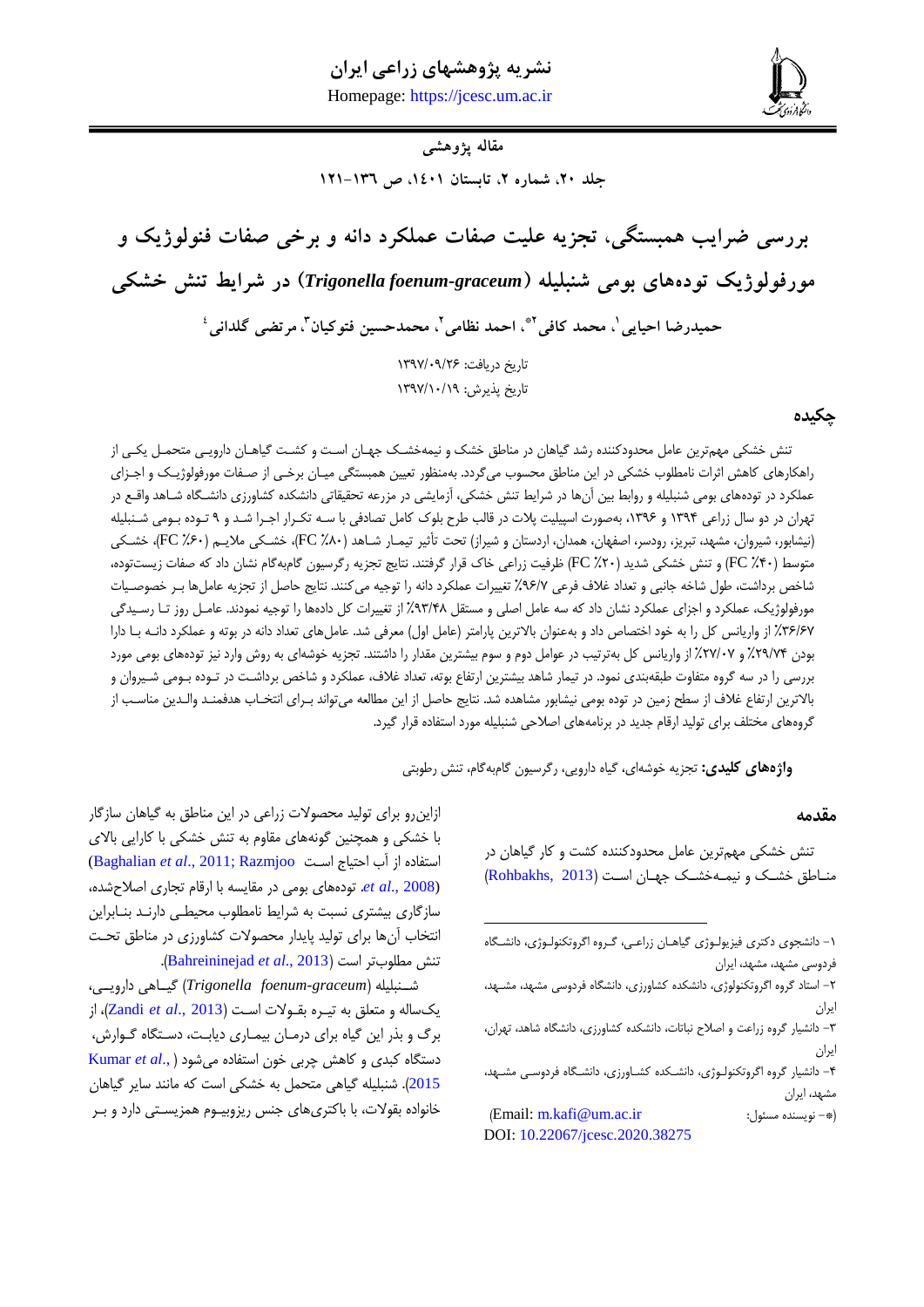این اساس به عنوان یک لگوم خشکیپسند می توانـد در تنـاوب هـای مختلف با گیاهان زراعی به منظور تولید علوفه و افزایش باروری خاک [\(Sadeghzadeh Ahari](#page-14-3) *et al*., 2009; [Acharya](#page-13-2) *et al*., گیرد رار (.[2008](#page-13-2) در تودههای بومی شنبلیله در ایران تنوع باالیی وجود دارد که میتواند در پژوهشهای مربوط بکه سکا گاری ایکن گیکاه بکه شکرایط خشک و نیمهخشک مورد مطالعه قرار گیرد Sadeghzadeh Ahari) .*et al*[., 2014;](#page-14-3) [Bazzazi](#page-13-3) *et al*., 2013)

زراعت گیاهان دارویی متحمل بـه خشـکی را مـیتوان یکـی از راهکارهای مطلوب برای توسعه کشت و کار در مناطق خشکک و ککم آب دانست )2010 .,*al et* [Ennajeh](#page-14-4)). گیاهکان در مواجهک ه بکا تکنش خشکی رشد رویشی خود را کوتاه ککرده و ودتکر بکه مرحلکه گلک دهی میروند )2009 .,*al et* [Aliabadi](#page-13-4) )تنش خشکک ی بکا محکدود ککردن میزان آب در دسترس گیاه موجب زودرسی گیاه شده و کاهش یستتوده گیاه میشود. تنش خشکی موجب کاهش دوره گلدهک ی و تسریر در رسیدگی فی یویو یک بذر سکه گونکه بابونکه ) *Matricaria .spp* )شد )2012 .,*al et* [Houshmand](#page-14-5)). در مطایعهای ککه بکر رو ی 69 توده بومی شنبلیله انجام شد تنش خشکک ی موجکب ککاهش دوره رشد رویشی و تسریر فرآیند گلدهی و رسیدگی گیاهان تحکت تکنش گردیـد (2014 .Sadeghzadeh Ahari *et al).* در مطالعـاتی دیگـر تکش خشکی منجر به کاهش دوره رویشی و درنتیجه کاهش یسککتتککوده و کککاهش ارت ککاع گیککاه همیشککهبهککار ) *Calendula Melissa* ( ه بادرنجبویک و( [Rahmani](#page-14-6) *et al*., 2008( ،)*officinalis officinalis*)،( 2009 .,*al et* [Aliabadi](#page-13-4) )شککد. علککوی سککامانی و همکاران )2013 .,*al et* [samani Alavi](#page-13-5) )در بررسی اثر تنش خشکی بر روی دو گونه آویشن معمکویی ).L *vulgaris Thymus* )و آویشکن دنایی *(T. daenensis)* دریافتند تنش خشکی موجب کـاهش ارتفـاع گیاهان موردمطایعه شد.

برای اصلاح گیاهان، صفات زراعی زیادی توسط محققان اندازه گیری میگردد که ممکن است دارای اهمیت زیادی نباشند )2000 .,*al et* [Raychaudhuri](#page-14-7)). ا اینرو میتوان ا طریکق تج یکه علیت صفات مهمتر را جهت اصلاح گیاهـان زراعـی اسـتفاده کـرد )2012 .,*al et* [Fikreselassie](#page-14-8)). بکرای مطایعکه تنکوع و ارتبکاط بکین خصوصیات مهـم زراعـی در ارقـام گیـاهی، اسـتفاده از خصوصـيات مورفولوژیکی جهت بررسی ژرم پلاست و طبقـهبنـدی آن در گیاهـان انجام میگردد (Smith and Smith, 1992)، متخصصان اصلاح نبات از تجزیه خوشهای برای تعیین خویشاوندی یا عدم خویشاوندی ژنوتیپهای مورد بررسی، در جمعیتهای گیـاهی اسـتفاده مـ )کننـد )2003 .,*al et* [Mohammadi](#page-14-9)). در بررسی محققان بر روی بیسکت و یک اکوتیپ یونجه، شش عامل توانست %09/5 ا تغییکرات را توجیکه نماید، اکوتیپ های مورد بررسی با استفاده از تجزیه خوشهای به چهار گروه مجزا تقسیمبندی شـدند (Basafa and Taherian, 2009). در

تحقیقی، بر روی سی نوتیپ شنبلیله انجام شد، شش عامل عملککرد بیولوژیک، شاخص برداشت، وزن خشک در هنگام گلـدهی، محتـوی کلروفیل کل، تعداد شاخه جانبی و وزن هـزار دانـه در تجزیـه عـاملی بهعنوان مهمترین عاملها برای بهبود عملکرد این گیاه شناخته شدند (<mark>Gurjar *et al.*, 2016). در بررسی تودههای بـومی شـنبلیله نت</mark>ـایج تجزیه عاملی نشان داد، عامل های وزن دانـه در گیـاه (۸۳٪) و وزن هـزار دانــه (۴۸٪) بیشــترین اثــر بــر روی عملکــرد دانــه داشــتند .)[Fikreselassie](#page-14-8) *et al*., 2012(

تحقیقات گستردهای اثر تنش خشکی بر روی محصولات زراعی را روشن نموده است، اما به نظکر مکی رسکد تکاکنون واککنش گیاهکان دارویی به تنش خشکی بهخوبی مطایعه نشده است. ا آنجاککه کشکت گیاهان دارویی بومی ازجمله شنبلیله در ایران اخیراً موردتوجـه زیــادی قرارگرفته است انجام تحقیقات بیشتر در زمینهی تأثیر تـنش خشـکی بر روی شاخص های مختلف رشدی و همچنین بهبود بهرهوری مصرف آب در زراعت آنها مورد نیاز است. بـا توجـه بـه ایــن کـه در مناطق خشک و نیمهخشک در بین منابع تولید، بهرهبرداری بهینـه از آب در تولید شـنبلیله از اهمیـت زیـادی برخـوردار اسـت ( [Gorgini](#page-14-11) 2015 .,*al et* [Shabankareh](#page-14-11) )و ا طرفی شاخصهای مهم عملکرد و مورفولوژیک این گیاه در شرایط تنش هنوز بهخوبی شناسایی نشده است لذا این پژوهش بـا هـدف مطالعـه عملکـرد و اجـزای عملکـرد تودههای بومیهای شنبلیله در پاسخ به سطوح مختلف تنش خشکی و تعیین مهمترین صفات مؤثر در عملکرد شنبلیله صورت گرفت.

## **مواد و روشها**

ایسن آزمـایش در دو سـال زراعــی ۹۴-۱۳۹۳ و ۶۶-۱۳۹۵ در مزرعهی تحقیقاتی دانشکده کشاورزی دانشگاه شاهد تهران بـا طـول جغرافیایی '۵۱°۸ شرقی و عرض جغرافیایی '۳۵°۳۴ شمالی و ارتفاع ۱۱۹۰ متری از سطح دریا اجرا شد (بـه دلیـل عـدم اسـتقرار مناسـب گیاهان در مزرعه در سال زراعی ۹۵-۱۳۹۴، آزمایش سال دوم در سال زراعی بعدی انجام شد). منطقـه دارای اقلـیم خشـک (بـر پایـه طبقهبندی سیلیانینف) و متوسط بارنـدگی و درجـه حـرارت سـالانه بهترتیب ٢٣٨/٩ میلی متر و ١٧/٧ درجه سانتی گراد بود. دادههای میانگین بارندگی، دما و میـانگین حـداکثر و حـداقل دمـا مربـوط بـه ماههای رویش شنبلیله در مزرعه در جدول ۱ نشان دادهشده است.

آزمایشها بهصورت کرتهای خردشده (اسپلیتپلات) در قالب طرح پایهی بلوکهای کامل تصادفی با سه تککرار انجکام شکد. ککرت اصلی شامل چهار سطح آبیاری (۲۰٪ ظرفیت زراعے (تـنش شـدید)، ۴۰٪ ظرفیت زراعی (تنش متوسط)، ۶۰٪ ظرفیت زراعی تنش ملایم) و %09 ظرفیت راعی )بدون تنش؛ شاهد( و کرتهای فرعی 0 تکوده بومی شنبلیله (نیشـابور، شـیروان، مشـهد، تبریـز، رودسـر، اصـفهان، همدان، اردستان و شیراز) بودند.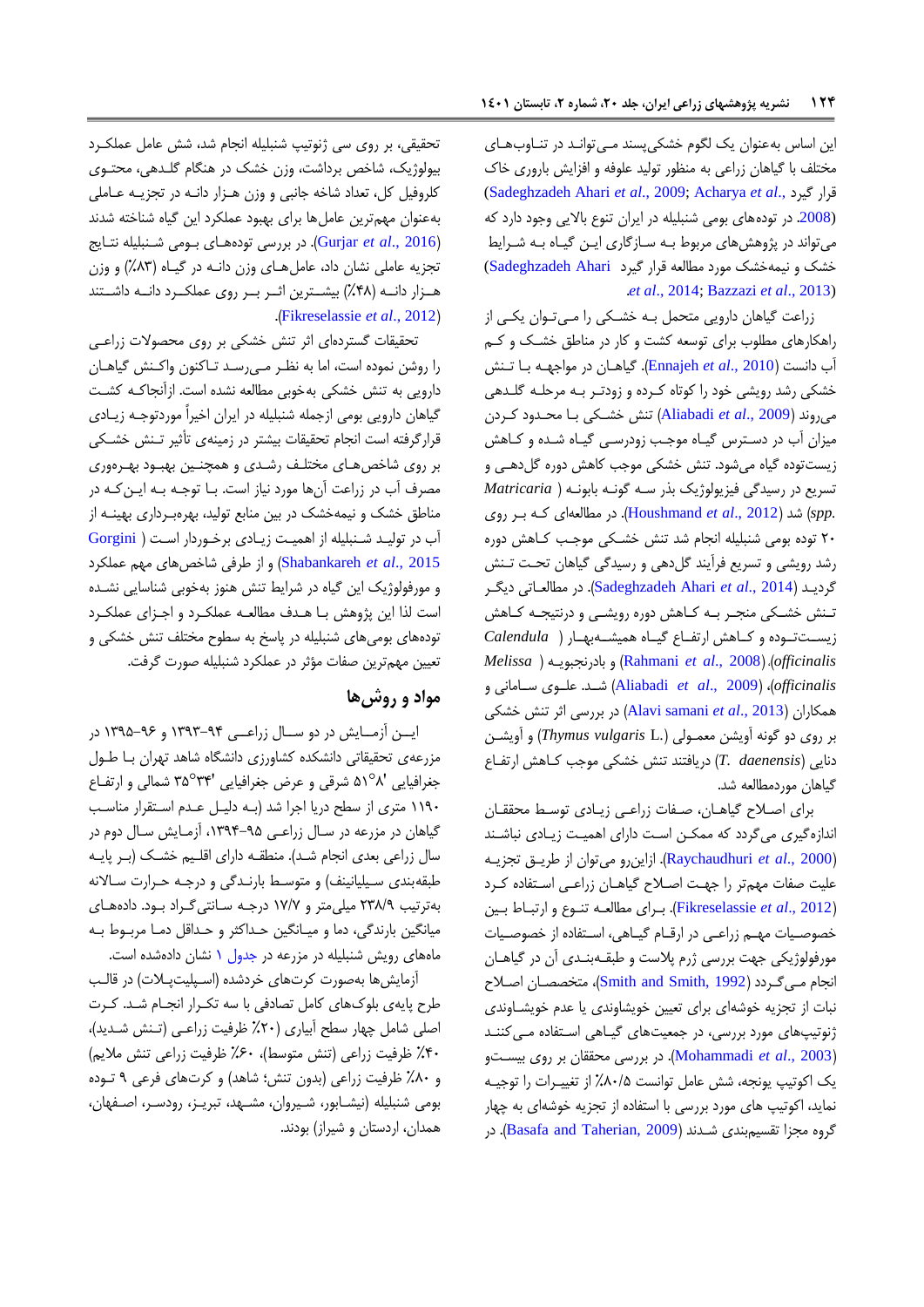## **جدول -0 دادههای دما و بارش ایستگاه سینوپتیک فرودگاه امام خمینی )نزدیکترین ایستگاه هواشناسی به مزرعه آزمایشی( در طول دوره آزمایش طی سالهای آزمایش**

| سال<br>Year  | ماه<br>Month     | میانگین حداقل دما<br>Average minimum<br>temperature $(^{\circ}C)$ | میانگین حداکثر دما<br>Average maximum<br>temperature (°C) | میانگین ماهانه دما<br>Average<br>temperature(°C) | مجموع<br>بارندگ <i>ی</i><br><b>Total</b><br>rainfall<br>(mm) |
|--------------|------------------|-------------------------------------------------------------------|-----------------------------------------------------------|--------------------------------------------------|--------------------------------------------------------------|
|              | فروردين<br>April | 11.2                                                              | 20.5                                                      | 15.9                                             | 31.0                                                         |
|              | ارديبهشت<br>May  | 17.2                                                              | 28.2                                                      | 22.7                                             | 2.0                                                          |
| 2014<br>2015 | خرداد<br>June    | 23.3                                                              | 35.0                                                      | 27.2                                             | $2.0\,$                                                      |
|              | تير<br>July      | 25.7                                                              | 37.7                                                      | 31.5                                             | 9.1                                                          |
|              | مرداد<br>August  | 24.9                                                              | 36.6                                                      | 30.7                                             | 0.0                                                          |
|              | فروردين<br>April | 10.1                                                              | 19                                                        | 14.5                                             | 29.2                                                         |
|              | ارديبهشت<br>May  | 16.6                                                              | 27.8                                                      | 22.3                                             | 25.6                                                         |
| 2016<br>2017 | خرداد<br>June    | 22.2                                                              | 34.5                                                      | 28.4                                             | 0.0                                                          |
|              | تير<br>July      | 24.0                                                              | 36.2                                                      | 30.1                                             | 6.1                                                          |
|              | مرداد<br>August  | 24.6                                                              | 36.2                                                      | 30.3                                             | 0.0                                                          |

**Table 1- Temprature and precipitation data of sinoptic meteorological station of Immam Khomeini Airport (The nearest meteorological station to experimental farm) during years of the experiment**

> <span id="page-4-0"></span>عملیات آمادهسازی زمین برای کاشت بـذور در اسـفند مـاه سـال قبل از هر آزمایش با استفاده از گاوآهن برگرداندار و دو بـار دیسـک عمود بر هم و همچنین استفاده از لولر انجام شد. سپس، با اسـتفاده از فاروئر ردیفهایی با فاصله ۵۰ سانتی متر ایجاد و کرتهایی با مساحت شش مترمربع تهیه شد. بذور از مراکز جهاد کشاورزی شهرستان هـای نیشابور، شیروان، مشهد، تبریز، رودسر، اصفهان، همـدان، اردسـتان و شیراز و یا از کشاورزان معتبر هر منطقه تهیه شد. عملیات کاشت بسته به شرایط آب و هوایی در سال راعی 7909-01 در سوم فکروردین و در سال زراعی ۹۷-۱۳۹۶ در هجدهم فروردین انجام شد. فاصلهی کاشت بذرها روی ردیف چهار سانتی متر بود. اولین آبیـاری بلافاصـله پس از کاشت و دومین آبیاری بهمنظور تسهیل خـروج گیاهچـههـا از خاک سه روز پس از کاشت تـا حـد ظرفیـت مزرعـهای انجـام شـد و آبیاریهای بعدی تا پایان فصل رشد با در نظر گرفتن تیمارهای آ مایش به روش نش ی و بر اساس روش رطوبت و نکی خکاک انجکام شد. پس از استقرار گیاه تنک کردن گیاهـان در مرحلـه چهـار برگـی برای رسیدن به تراکم مناسب انجام گرفت و علفهای هـرز نیـز در

طول دوره رشد بهصورت دستی کنترل شدند.

برای تعیین ظرفیت زراعی بهمنظور اِعمال تیمارهای آبیاری، اندا هگیری رطوبت خکاک بکه روش و نکی انجکام [شکد](#page-13-7) ) [,Alizadeh](#page-13-7) [2006](#page-13-7))، بدین منظور پس از آبیاری هر ۲۴ ساعت یک بار اقدام ب برداشت نمونه خاک از عمق توسعه ریشه (۰ تا ۳۰ سانتی متری) شد. نمونههای برداشتشده بلافاصله توزین شده و پس از قرار دادن آنها در آون با دمای ۱۰۴ درجه سانتی گراد به مدت ۱۲ ساعت، مجدداً وزن شدند و پس از محاسبه درصد رطوبت نمونه، این شـاخص بـهعنـوان ظرفیت زراعی منظور شد. پس|زآن، در صورت نیاز تا رساندن رطوبت خاک به درصد رطوبت موردنظر برای هر تیمـار، حجـم آب معـین بـا استفاده از کنتور حجمی به هر کرت اضافه شد.

در طول دوره رشد، برای تمامی تیمارها زمان گلدهی و رسیدگی و ارتفاع اولین غلاف از سطح خاک گیاهان ثبت شد. (تودههای بـومی دارای ارتفاع بلندتر اولین غلاف از سطح زمین برای برداشت مکـانیزه گیاهان مطلوبتر است). در انتهای فصل رشد، بـهمنظور تعیـین خصوصیات مورفولوژیکی و اجزای عملکرد، هفت بوتـه از هـر کـرت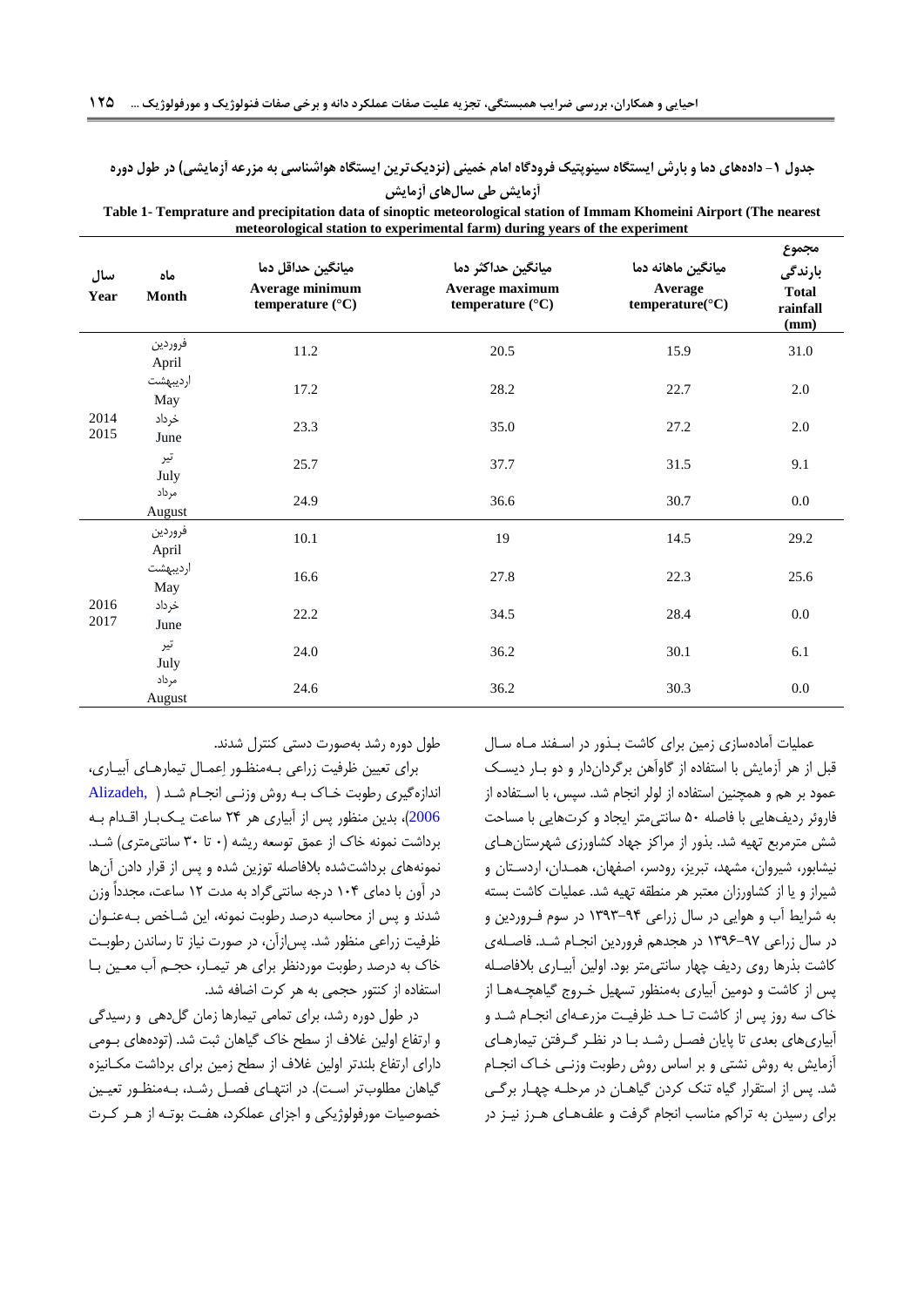به صورت تصادفی برداشت شد و پس از انتقال بـه آزمایشگاه ارتفـاع بوته و طول ساقه اصلی و تعداد و طول شـاخههـای فرعـی و ارتفـاع اولین غلاف نسبت به طوقه گیاه (نسبت به سطح زمین) و نیـز تعـداد غلاف در بوته تعداد دانه در غلاف و وزن هزار دانه اندازهگیری شد. همچنین، پس از حذف دو ردیف کناری و نیز نیم متر از ابتدا و انتهای هر کرت بهعنوان اثر حاشیه، مابقی سطح کرت برداشکت و دانکه هکا ا غلاف جدا شد پس از توزین گیاهان و دانـههـای جداشـده، دادههـای مذکور برای محاسبه عملکردهای دانـه و زیسـتتوده استفاده شـد. شاخص برداشت نیز از تقسیم عملکرد دانه بـر کـل وزن زیسـتتوده تولیدی (دانه+کاه) بهدست آمد.

تجزیه عاملی (بهمنظور کاهش تعداد دادههـا و همچنـین تعیـین متغیر دارای اهمیت بالاتر)، بررسی همبستگی مناسب بـین متغیرهـا و همچنین کفایت اندازه نمونه بهترتیب با استفاده از آزمون کیزر مایر <sup>٬</sup> و أزمون كرويت بارتلت<sup>٢</sup> انجام شد. با توجه به نتايج أزمون كيـزر مـاير، همبستگی بین متغیرها برای تجزیـه عـاملی مناسـب بـود و معنـی دار شدن آزمون کرویت بارتلت نشان داد، اندازه نمونه برای تجزیه عاملی مناسب بود بنابراین بزرگترین ضریب عـاملی در هـر عامـل بـرای نامگذاری عاملها مورد استفاده قـرار گرفت. همچنـین، از میـانگین حاصل از ارزیابی تودههای بومی در طی دو سال زراعبی بـرای انجـام تجزیه خوشهای به روش دورترین همسایهها با برآورد فاصله اقلیدسی بین افراد برای شناسایی و تعیین گروههای خویشاوند بر اساس دادههای استانداردشده استفاده گردیـد. رگرسـیون چندگانـه بـه روش گامبهگام انجام شد و در آن فرضیات انجام رگرسیون شـامل مسـتقل بودن خطای آزمایشی (آزمون دوربین-واتسون)، نرمال بودن خطای آزمایشی، وجود یا عدم وجود همراستایی و بررسی دادههای پرت مورد بررسی قرار گرفت. با استفاده از آزمون بارتلت دادههای هـر دو سـال آ مایش جهت آ مون یکنواخت بودن واریانس بررسی شد و با توجه به معنیدار نبودن این آزمون، از تجزیه مرکب دادههای دو سال استفاده گردید، تجزیهوتحلیل دادهها و ترسیم شکل بـا اسـتفاده از نـرم|فـزار SPSS Ver.16 و مقایسهی میانگین هـا بـا اسـتفاده از آزمـون چنـد دامنهای دانکن و در سطح احتمال پنج درصد انجام شد.

## **نتایج و بحث**

**روز تا رسیدگی:** نتایج تجزیه واریانس دادهها نشان داد کـه اثـر تمامی عاملهای سال، تنش (خشکی) و توده بهومی و اثـرات متقابـل دوگانه و سهگانه آنها بر تعداد رو تا رسیدگی معنیدار بود [\)جدول 6\(](#page-6-0). تنش خشکی موجب کاهش روز تا رسیدگی در بیشـتر تـودههـای بومی شنبلیله گردید. در تیمار شاهد بیشترین روز تا رسیدگی در تـوده

**.** 

بومی نیشابور و کمتـرین روز تـا رسـیدگی در تـوده بـومی اردسـتان مشاهده شد (جدول ۴). در اثر متقابل تنش خشکی و تودههای بـومی بیشترین و کمترین درصد کاهش روز تـا رسـیدگی در تـنش شـدید خشکی در مقایسه با تیمار شاهد بهترتیب در تودههای بهومی نیشـابور (٢٠/٧٪) و اردستان (٩/۶٧٪) مشاهده شد (جدول ۴). دلیل این امـر را می توان تیپ رویشی خزنده و خصوصیات ژنتیکـی ایـن تـوده بـومی دانست. توده بومی اردستان بـه علـت داشـتن رسـیدگی فیزیولوژیـک سریع تر نسبت به سایر تودههای مورد بررسی می تواند از تنش خشکی فرار کند. در سال دوم آزمایش برخورد زمان غلافدهی و دانـهبنـدی تودههای بومیهای مورد مطالعه با دماهـای بـالاتر، تـاریخ رسـیدگی فیزیولوژیک نسبت به سال اول تسـریع گردیـد (جـدول ۳). بــه نظـر میرسد گلدهی زودهنگام برخـی از تـودههـای بـومی موجـب عـدم برخورد مراحل غالفدهی و دانهبندی بین آنها با تکنش دمکایی آخکر فصل و تخفیف اثر تنش خشکی بر روی رسیدگی فیزیولوژیکی آنها شده است )2014 .,*al et* [Ahari Sadeghzadeh](#page-14-3)). در مطایعهای ککه به بررسی روی تودههای بومی شنبلیله در هندوستان انجام شد، بین تودههای بومی تنـوع کمـی در روز تـا گـلدهـی و روز تـا رسـيدگی مشاهده شد، ازاین رو این تودهها سازگاری کمی را در مواجهه با تغییکرات دمکایی آخکر فصکل داشک ند )2000 .,*al et* [Chandra](#page-14-12)). در مطایعهای که محققان بر روی تودههای بومی شکنبلیله انجکام دادنکد، بیشترین تعداد روز تا گل دهی و رسیدگی در تیمار شاهد (بدون تـنش) [\(Sadeghzadeh Ahari](#page-14-3) *et al*., 2009[; Sadeghzadeh](#page-14-3) شد مشاهده اثکر بررسکی در .Ahari *et al*[., 2014](#page-14-3)[; Bazzazi](#page-13-3) *et al*., 2013) خشکی بر روی گیاه دارویی بابونه نیز تنش خشکی موجب کـاهش مان رسیدگی و دوره گلدهی شد در گیاهان تحت تکنش نسکبت بکه تیمار شاهد گردید )2012 .,*al et* [Houshmand](#page-14-5)).

<mark>صفات مورفولوژیک:</mark> تجزیه واریانس مرکب دادههای مربوط به صفات مورفولوژیک نشان داد، بین تیمارها در دو سال زراعی آزمایش، از نظر طول میانگره، طول شاخه جانبی و ارتفاع اولین غلاف تشکیل شده اختلاف معنی داری وجود داشت، اما از ارتفاع بوتـه از ایـن عامل اثر معنیداری نپذیرفت. همچنین اثکر سکایر عامکل هکا و اثکرات متقابل آنها شامل عاملهای تنش (خشکی)، تـوده بـومی و اثـرات متقابل سال-تنش، توده بومی-تنش، توده بومی-سـال و اثـر متقابـل سهگانه سال–توده بومی–تنش بر ارتفاع بوتـه، طـول میـانگره، طـول شاخه جانبی و ارتفاع اولین غلاف تشکیل شده معنیدار بود (جدول ۲).

ا**رتفاع بوته و طول میانگره:** در تیمار تنش شدید خشکی، ارتفاع بوته در توده بومی نیشابور نسکبت بکه تیمکار شکاهد %19/90 ککاهش یافت، بیشترین میزان کاهش این شاخص در بین تـودههـای شـنبلیله بود. کمترین کاهش این شاخص نیـز در تـوده بـومی همـدان (حـدود ۲۹/۴۶٪) بود. توده بومی شیروان بیشـترین ارتفـاع بوتـه را در تیمـار شاهد و تنش مالیم داشت [\)جدول 1\(](#page-9-0).

<sup>1-</sup> Kaiser Meyer Olkin KMO

<sup>2-</sup> Bartlet test of sphericity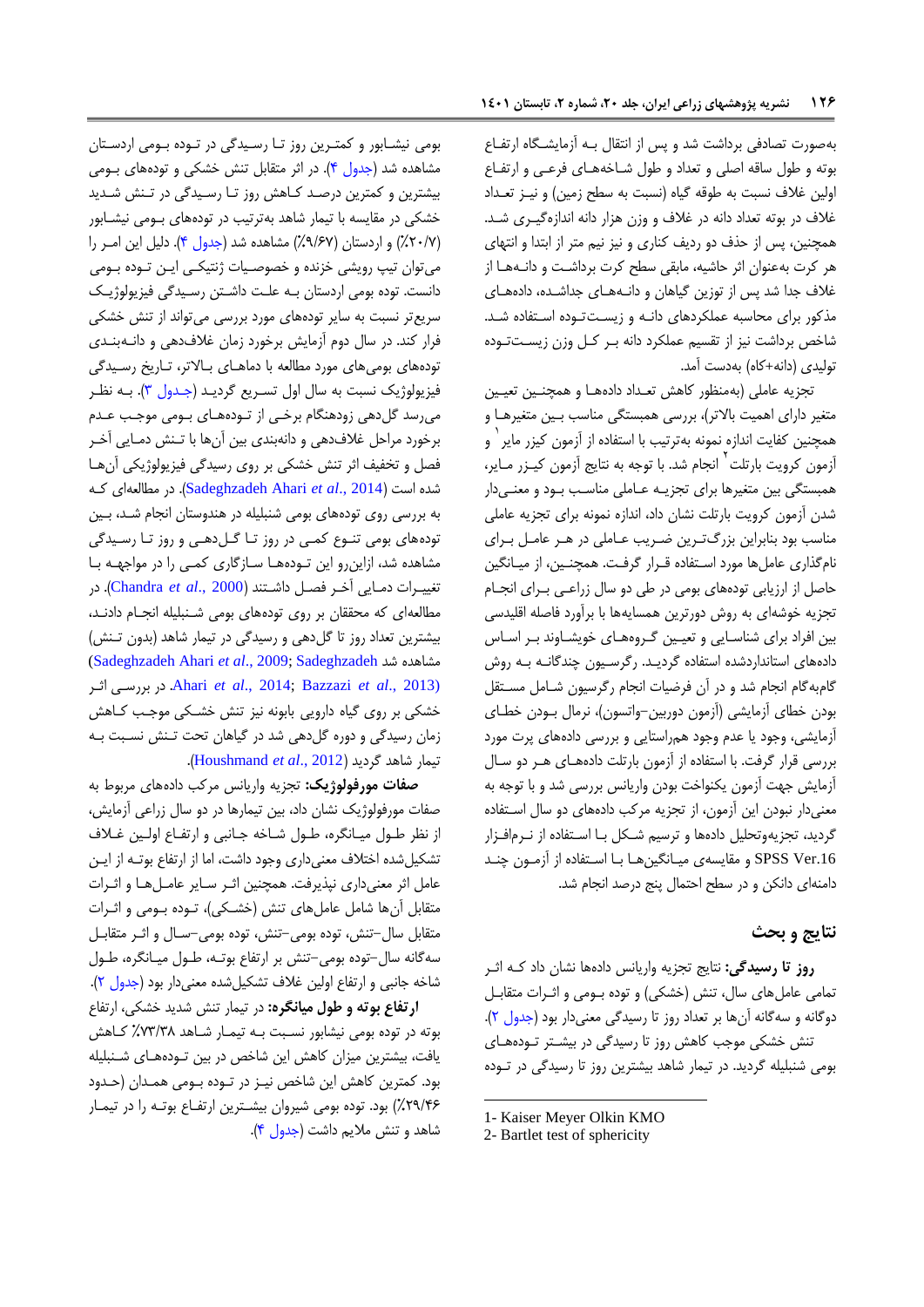### **جدول 2- تجزیه واریانس صفات مختلف مورفولوژیک و عملکرد شنبلیله تحت تأثیر تودههای بومی و تنش خشکی طی دو سال زراعی 92-134 و 971-179**

<span id="page-6-0"></span>**Table 2- ANOVA of different morphological and yield traits of Fenugreek landraces in two growth seasons of 2013-14 and 2015-16**

|                            |                      |                                  |                             |                                 |                                   |                                          | Mean squires میانگین مربعات                                         |                                    |                                 |                                            |                           |                               |
|----------------------------|----------------------|----------------------------------|-----------------------------|---------------------------------|-----------------------------------|------------------------------------------|---------------------------------------------------------------------|------------------------------------|---------------------------------|--------------------------------------------|---------------------------|-------------------------------|
| منبع تغييرات<br><b>SOV</b> | درجه<br>أزادى<br>d.f | Day to maturity<br>روز تا رسیدگی | Plant height<br>ارتفاع ہوته | Internode length<br>طول ميانگره | Length branches<br>طول شاخه جانبی | Height of first pod<br>ارتفاع اولين غلاف | <b>Total Pods in plant</b><br>$\mathbf{\hat{z}}_i$<br>تعداد غلاف در | تعداد دائه در غلاف<br>Seeds in pod | 1000-seed weight<br>ミン・<br>ęίĊ. | <b>Biological yield</b><br>عملکرد زیستتوده | Seed yield<br>عملكرد دانه | Harvest index<br>ثىاخص برداثت |
| $Year(Y)$ سال              | $\mathbf{1}$         | $14.25^{\ast\ast}$               | $3.84$ <sup>ns</sup>        | $0.02^{\rm ns}$                 | 6830**                            | $3.70$ <sup>ns</sup>                     | $1.70**$                                                            | $1.01$ <sup>ns</sup>               | $0.24^{ns}$                     | $248$ <sup>ns</sup>                        | 24.5 <sup>ns</sup>        | $32***$                       |
| بلوک Block<br>(B)          | $\overline{4}$       | $3038***$                        | 1.50 <sup>ns</sup>          | $0.49***$                       | 13.6 <sup>ns</sup>                | 29.33**                                  | $65.60**$                                                           | $480^{**}$                         | $4.30**$                        | $49508^{**}$                               | $2443.0$ **               | $3108***$                     |
| تنش Stress<br>(S)          | $\overline{3}$       | $1685^{**}$                      | 3471**                      | 17.20**                         | $20203^\ast{}^\ast$               | $896^{**}$                               | $849***$                                                            | $168***$                           | $167***$                        | 370078**                                   | $40651.0$ **              | $1627**$                      |
| $Y \times S$               | 3                    | $\textbf{82.88}^{**}$            | $141***$                    | $0.04**$                        | $134***$                          | $21.20**$                                | $26.60**$                                                           | $10.30^{\ast\ast}$                 | $14.50**$                       | 14393**                                    | $1913.0***$               | $1257***$                     |
| خطای اصلی<br>Main Error    | 12                   | $2.81^{\rm ns}$                  | 6.67                        | $0.02\,$                        | $25.6***$                         | 3.90                                     | 1.14                                                                | 1.72                               | $0.07\,$                        | 144                                        | 26.7                      | $11.5\,$                      |
| توده بومى<br>Landrace (L)  | 8                    | 2138**                           | $161***$                    | $2.56***$                       | $2396^{**}$                       | 69.30**                                  | $65***$                                                             | $15.30**$                          | $53.90**$                       | 12974**                                    | $1740.0$ <sup>**</sup>    | 434**                         |
| $L \times S$               | 24                   | 63.63                            | $43.50^{\ast\ast}$          | $0.16***$                       | $648^{**}$                        | $11.40**$                                | $27.10**$                                                           | $20^{**}$                          | $5.49**$                        | $8612**$                                   | $1245.0$ **               | $94.60**$                     |
| $L \times Y$               | 8                    | 395.50                           | $15.60^{\ast\ast}$          | $0.13***$                       | $248***$                          | $13.10**$                                | $14.10**$                                                           | $9.13***$                          | $3.70**$                        | $3054^{\ast\ast}$                          | $506.0^{**}$              | $85.20***$                    |
| $L \times Y \times S$      | 24                   | 58.71                            | $17.70***$                  | $0.167^{\ast\ast}$              | $187***$                          | $2.72*$                                  | $13.40**$                                                           | $9.08^{\ast\ast}$                  | $2.69***$                       | $3071^{\ast\ast}$                          | $521.0^\ast{}^\ast$       | $64.20**$                     |
| خطای فرعی-Sub<br>error     | 128                  | $\mathbf{2}$                     | 2.60                        | 0.03                            | 5.04                              | 1.66                                     | 0.32                                                                | 2.40                               | 0.23                            | 113                                        | 11.7                      | 8.17                          |
| CV(%)                      |                      | 2.1                              | 6.9                         | $7.0\,$                         | 11.5                              | $7.8\,$                                  | 10.4                                                                | 10.4                               | 5.3                             | 11.0                                       | 10.5                      | 9.2                           |

ns، \*\* و \* بهترتیب به معنای غیر معنیدار و معنیدار در سطح احتمال یک و پنج درصد

ns, \*\* and \* means not significant and significant at probability level of 1 and 5 percent, respectively.

در این صفت تحت شرایط خشکی تفاوت نشان دادند ( [Siddiqui](#page-15-2) et [2015 .,](#page-15-2)*al*). در مطایعه دیگری که بر روی نوتیپهای یوبیکای رمک )*coccineus Phaseolus* )انجام شد، همبس گی باالیی بک ین ارت کاع بوته و طول میانگره مشاهده شد (Naseh Ghafoori et al., 2012). طول میانگره در سال دوم آزمایش در مقایسه با سال اول بیشتر بود، میتوان دییل آن را بکه رشکد رویشکی بیشک ر در سکال دوم بکه دییکل بارندگی بیشتر در ماههای اولیه رشد گیاهان تحت تخش نسبت داد )2014 [,Faraji](#page-14-15)). در تحقیقی که محققان که بر روی اثر تنش خشکی بر روی الینهای شنبلیله در سه سال راعی انجام دادند، در سال کم باران تنش متوسط و شدید خشکی بهترتیب موجب کاهش ارتفاع بوته در الین Amber( 75 و %96( و Tristar( 0 و %97( مورد بررسکی در مقایسه با تیمار شاهد گردیدند، در سال پر باران در تیمارهای تکنش و عکدم تکنش تفاوتی در ارتفاع گیاه نشکان ن[داد](#page-14-16)نک ( Pavlista and [2016 ,Santra](#page-14-16)). در بررسی تنش خشکی بر روی گیاه شنبلیله تیمکار

تنش خشکی با کاهش رشد سلولهای گیاهی می تواند سبب کاهش ارتفاع گیاهـان تحـت تـنش شـود (Aryafar et al., 2013). بیشترین و کمترین کاهش طول میانگره در دو توده بـومی نیشـابور و شیروان بهترتیب بکا %51/19 و %95/92 در تکنش شکدید خشککی در مقایسه با تیمار شاهد مشاهده شد (جهدول ۴). دلیل کوتاهتر بودن میانگرهها در توده بومی نیشابور در تنش خشکی را احتمالاً میتوان به دلیل خصوصیات ژنتیکی و تیپ رویشی (خوابیده) ایـن گیـاه دانسـت. بهطورکلی تنش خشکی با تسریع گـل(هے و کـاهش ارتفـاع گیـاه موجب کاهش طول میـانگره در گیاهــان تحــت تــنش مــی *گــ*ردد. در بررسی ژنوتیپهای نخود *(Cicer arietinum)* تحت سطوح مختلف تنش، تنش خشکی موجب کاهش ارتفاع ساقه در تمامی ژنوتیپهای مورد بررسی در مقایسه با تیمکار شکاهد گردی[کد](#page-14-13) ) .,*al et* [Mafakheri](#page-14-13) [2010](#page-14-13)(. در مطایعکه ای ککه بکر رو ی ده نوتیکپ بکا ال )*faba Vicia*) انجام شد. بیشترین ارتفاع گیاه در تیمار شاهد مشاهده شد و ژنوتیپها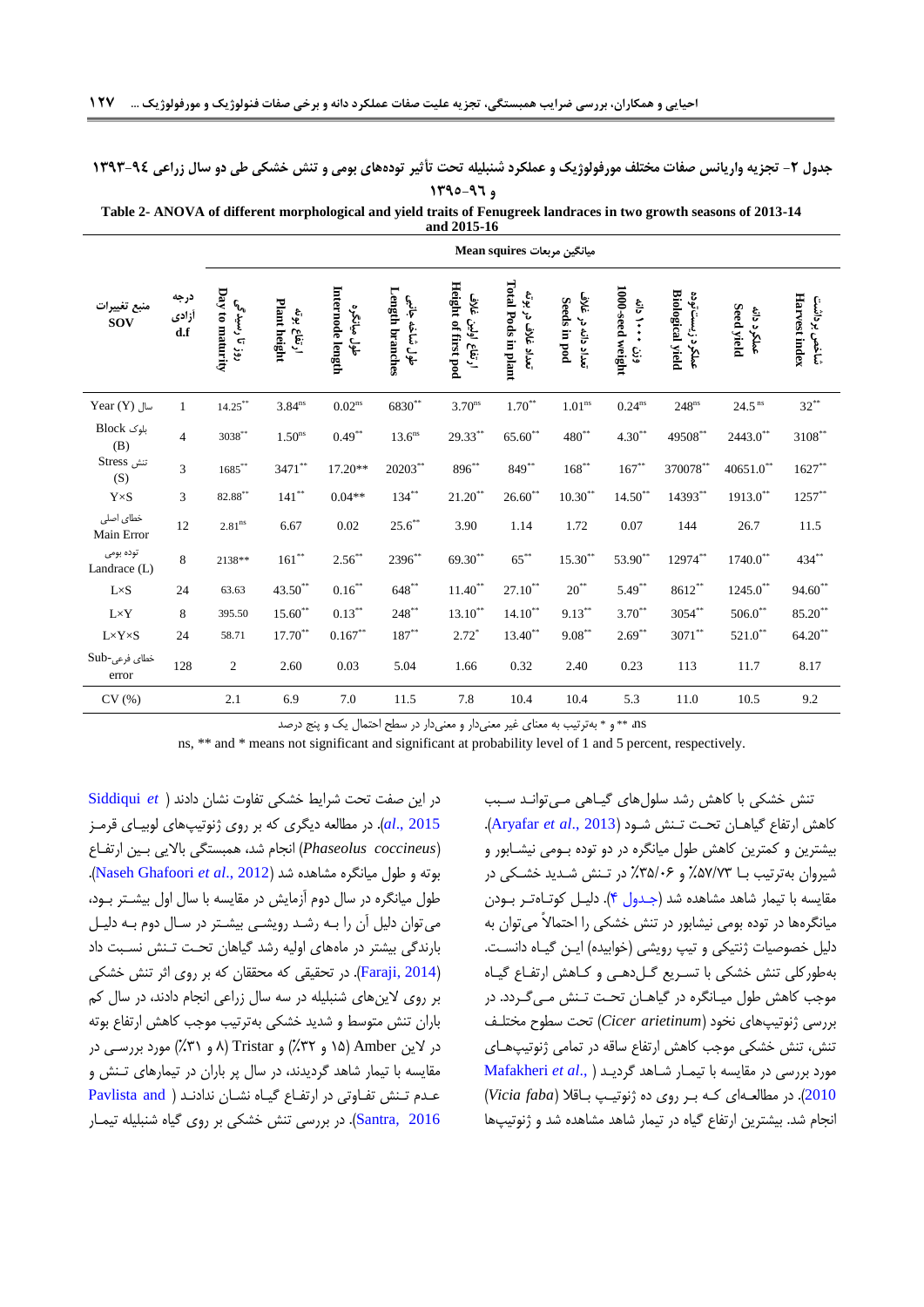کم آبیاری در مقایسه با تیمار شاهد موجب کاهش ۱۵ درصدی ارتفاع .)[Ahmed](#page-13-9) *et al*., 2018( گردید گیاه

**طول شاخه جاانبی:** در اثکر م قابکل تکنش خشککی و اکوتیکپ بیشترین و کمترین درصد کاهش طول شاخه جانبی در تنش ۴۰ درصد ظرفیت زراعی در مقایسه با تیمار شـاهد بـهترتیـب در اکوتیـپ همدان (۱۰۰٪) و نیشابور (۵۱/۰۹) مشاهده شد، در بین اکوتیپها نیز در تنش ۲۰ درصد ظرفیت زراعی تنها اکوتیپ اصفهان شـاخه جـانبی تولید کرد (جدول ۴). یکی از اثرات فیزیولوژی تنش خشکی بـر روی گیاهان کاهش رشد رویشی بهخصوص رشد شاخسارهها است. با توجه به بارندگی بیشتر ماههای ابتدای رشد در سال دوم آزمایش طول شاخه جانبی بالاتر در این سال نسبت به سال اول آزمـایش مشـاهده شد (جدول ۱). در تیمار عدم تنش بیشترین تعداد شاخه جانبی در بوته مربوط به اکوتیپ نیشابور بکود. اکوتیکپ نیشکابور دارای فکرم رشکدی خوابیده بود و بهجای افزایش ارتفاع، تعـداد شـاخه جـانبی خـود را در شرایط عدم تنش افزایش داد. با توجه به تعداد کمتر شـاخه جـانبی در تیمار شاهد و تنش متوسط در اکوتیپ همدان میتوان با تراکم بـالاتر این گیاه را کشت نمود. تنش خشکی در ژنوتیپهای نخود موجب کاهش طول شاخههای جانبی به علت رشد نامحدود بودن ایـن گیـاه شد و در بین ژنوتیپهای مورد مطالعه تفاوت مشاهده شد ( [Shaban](#page-15-3) .)*et al*[., 2013](#page-15-3)

<span id="page-7-0"></span>**ارتفاع اولین غلاف تشکیلشده:** در تنش شدید خشکی ارتفـاع اولین غلاف از سطح زمین در توده بومی نیشابور ۵۵/۹۵٪ نسبت بـه

تیمار شاهد کاهش داشت، در توده بومی اردستان کاهش این شاخص به میزان ٣۶/٠٢٪ ثبت شد. بیشترین ارتفاع اولین غلاف از سطح مین در تیمار شاهد در توده نیشابور، در تنش مالیم در توده مشکهد و نیشابور و در تنش شدید در توده همدان مشاهده شد (جهدول ۴). به نظر میرسد پایینتر بودن میانگین دمای ماهانه و بارنکدگی بکاالتر در ماههای ابتدای کشت در سال دوم در مقایسه با سال اول آزمایش، بـه دلیل افزایش رشد رویشی (افـزایش ارتفـاع گیـاه) قبــل از وارد شــدن گیاهان به فاز زایشی موجب افزایش ارتفاع اولین غلاف تشکیلشده از سطح زمین در مقایسه با سال اول شده است. از دلایل افزایش ارتفاع تشکیل اولین غـلاف در تـوده بـومی نیشـابور را مـیتـوان گلـدهی دیرهنگام این توده نسبت به سایر تودههای بومی دانست [\)](#page-14-17) [Rezvani](#page-14-17) 2007 ,and Sadeghi). از سوی دیگر، کاهش ارتفاع غلاف تولیدی در اثر تنش خشکی را میتوان به گلدهی سریعتر و تشکیل زودتـر اندامزایشی در گیاهان تحت تنش مربوط دانست. همبستگی بالایی بین ارتفاع بوته و طول میانگره با ارتفاع اولین غلاف تشکیل شـده از سطح زمین وجود داشت (جـدول ۵). تـنش خشـکی موجـب کـاهش ارتفاع بوته و بهتبع آن کاهش ارتفاع اولین اندامزایشبی در بوتههای تحت تنش گردید. در مطایعهای ککه محققکان بکر روی نوتیکپ هکای و( [Farokhinia](#page-14-18) *et al*., 2011( )*Carthamus tinctorius* ( گلرنک نخود (2012 ,Shaban *et al)* انجام دادند، کمتـرین ارتفـاع طبـق و غلاف تشکیل شده نسبت بـه سـطح زمـین در تیمـار تـنش خشـکی مشاهده شد.

| سال زراعی<br>Growth<br>sesason | Nun<br>E<br>$\boldsymbol{\mathcal{C}}^{\prime}$<br>nber<br>maturity<br>C:<br>S,<br>ist.<br>days<br>⊻<br>E.<br>$\overline{5}$ | табје э- мангенест ог growm season phenologic, morphologic and yield and yield components of Fenugreek<br>보<br>lant<br>$\ddot{\boldsymbol{\xi}}$<br>(mn)<br>ارتفاع<br>height | Internode<br>$\ddot{\delta}$<br>length<br>$\frac{f}{f}$<br>(cm) | len<br>គ្រឹ<br>branches<br>۰F<br>f.<br>Ë.<br>ىھى<br>(mn) | <b>The</b><br>first formed pod(cm)<br>৳<br>غ⁄و.<br>اولين<br>ارتفاع | Number<br>$\mathbf{\hat{z}}$<br>L,<br>と<br>spod<br>غلاف<br>ف<br>نعداد<br>per<br>plant | Number<br>غ<br>پ<br>$\mathbf{S}$<br>Seeds per<br>$\frac{c}{c}$<br>$\sum_{i=1}^{n}$<br>$_{\rm pod}$ | 1000-seed weight<br>نې<br>ج<br>$\check{\mathfrak{r}}'$<br>êίĊ.<br>$\widehat{\mathbf{e}}$ | <b>Biological yield</b><br>ပ္ပ<br>$(\mathbf{g/m}^2)$ | Seed yield $(g/m^2)$<br>ع<br>ت<br>နိ | Ha<br>vest<br>بر<br>پر<br>index<br>ÿ۰<br>ξ.<br>(96) |
|--------------------------------|------------------------------------------------------------------------------------------------------------------------------|------------------------------------------------------------------------------------------------------------------------------------------------------------------------------|-----------------------------------------------------------------|----------------------------------------------------------|--------------------------------------------------------------------|---------------------------------------------------------------------------------------|----------------------------------------------------------------------------------------------------|------------------------------------------------------------------------------------------|------------------------------------------------------|--------------------------------------|-----------------------------------------------------|
| $95 - 1797$<br>2014-15         | 78.63a                                                                                                                       | 23.52a                                                                                                                                                                       | 2.21 <sub>b</sub>                                               | 13.33a                                                   | 16.38b                                                             | 4.91b                                                                                 | 10.50a                                                                                             | 9.04b                                                                                    | 82.25b                                               | 28.04b                               | 35.05a                                              |
| $95 - 1790$<br>2016-17         | 71.13b                                                                                                                       | 23.43a                                                                                                                                                                       | 2.31a                                                           | 24.57b                                                   | 17.16a                                                             | 6.04a                                                                                 | 7.55b                                                                                              | 9.35a                                                                                    | 113.35a                                              | 35.05a                               | 27.54b                                              |

| جدول ۳- اثر اصلی سال زراعی بر صفات فنولوژیک، مورفولوژیک، عملکرد و اجزای عملکرد تودههای بومی شنبلیله       |  |  |
|-----------------------------------------------------------------------------------------------------------|--|--|
| Table 3- Main effect of growth season phenologic, morphologic and yield and yield components of Fenugreek |  |  |

در هر ستون حروف مشترک نشاندهنده عدم وجود اختلاف معنیدار در تفاوت میانگینها بر اساس آزمون چند دامنهای دانکن در سطح احتمال پنج درصد میباشد Means followed by similar letters in each column are not significantly different at 5% probability level, using Dancan's multiple rang

test.

عملکردهای زیستتوده و دانه و شاخص برداشت از تیمارهای آزمایش تأثیر معنیداری پذیرفتند (جدول ۲). **عملکرد و اجزای عملکرد:** تمامی اج ای عملکرد شکامل تعکداد غلاف در بوتـه، تعـداد دانـه در غـلاف، وزن هـزار دانـه و همچنـین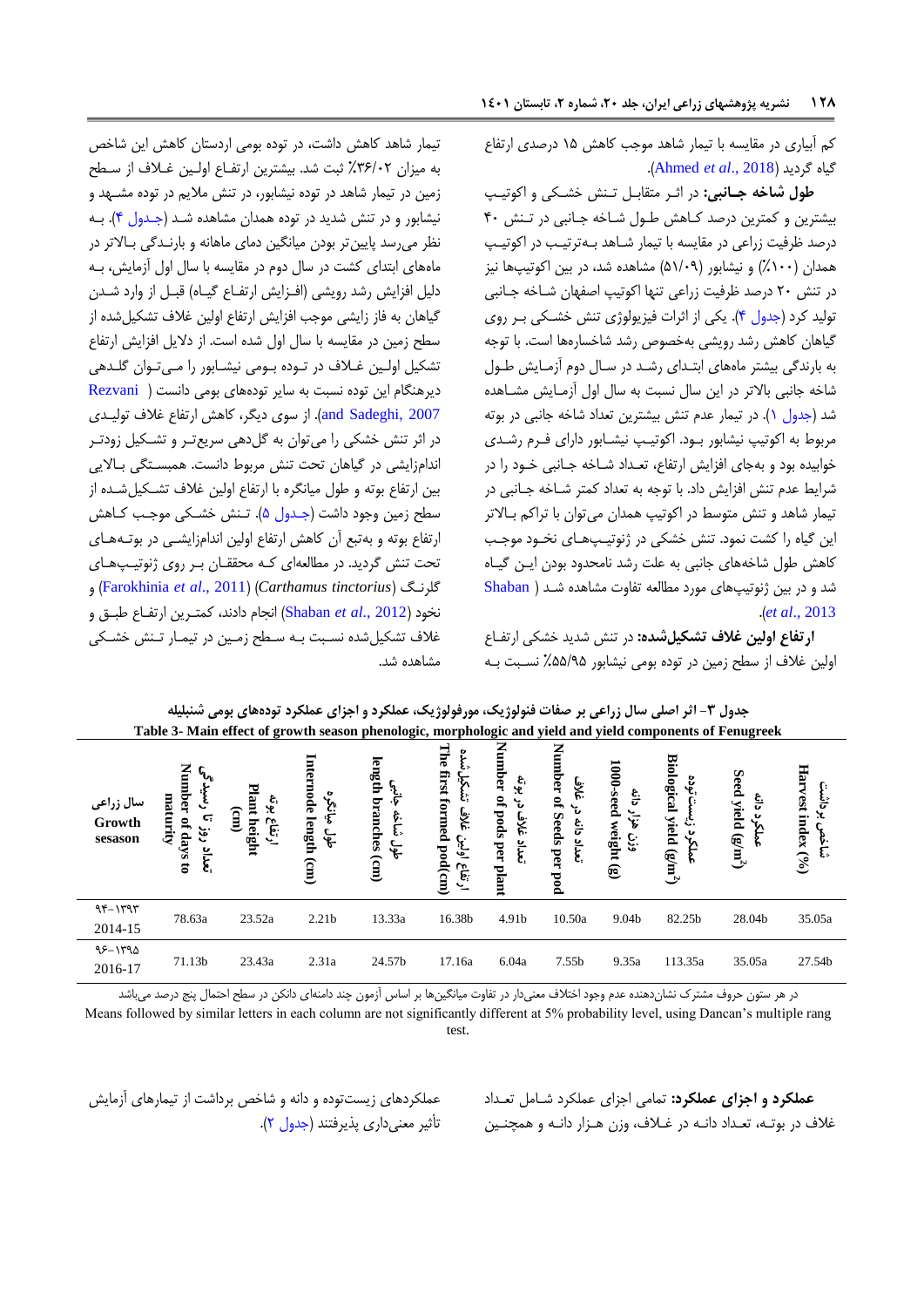**تعداد غالف در بوته:** در تنش شدید، تعداد غالف خشکی تکوده بومی شیروان %07/09 نسبت به تیمار شاهد ککاهش پیکدا ککرد و در توده بومی اصفهان این میزان کاهش برابر با ۷۲/۲۱٪ بود. بیشترین تعداد غلاف در بوته در تیمارهای شاهد تـوده بـومی شـیروان، تـنش مالیم توده بومی رودسر، تنش م وسط و شدید توده نیشابور مشکاهده شد (جدول ۴). با توجه به برخورد زمان گلدهی و اوایل غـلافدهـی گیاهان در سال اول به دمای بالا، شاخص تعداد غلاف در بوته کمتـر از سال دوم بود (جدول ۳). در پژوهشی که به مطالعه تودههای بـومی شنبلیله پرداختهشده بود، بین تودههای بهومی تنهع زیـادی در تعـداد غکالف مشکاهده شکد )2014 .,*al et* [Ahari Sadeghzadeh](#page-14-3)). در تحقیقی دیگر که بر روی تودههای بومی شنبلیله Sadeghzadeh) خشککی تنش تحت Ahari *et al*[., 2009](#page-14-3)[; Bazzazi](#page-13-3) *et al*., 2013) انجام شد، بیشترین تعداد اجزای عملکرد در تیمار عدم تـنش خشـکی مشاهده شد و از سوی دیگر، بین ژنوتیپها و تودههای بـومی مـورد بررسی تفاوت معنیداری در شرایط تنش و عدم تنش وجود داشت. در تحقیقی که چائوهان و همکاران )2017 *.,al et* [Chauhan](#page-14-19) )بکر روی تعداد غلاف در بوته ژنوتیپ های شنبلیله تحت تنش خشکی انجام دادند، بیشترین و کمتـرین درصـد کـاهش تعـداد غـلاف در بوتـه در ژنوتیپهای مورد بررسی بهترتیب با ۲۸ و ۳ درصد را در ژنوتیپهای -303Rmt و -305Rmt نسبت به تیمار عدم تنش مشکاهده کردنکد، در تمامی نوتیپهای مورد بررسی تنش موجب کاهش تعکداد غکالف در بوته گردید.

**تعداد دانه در غالف:** در تنش شدید خشکی تعداد دانه در غالف در توده بومی تبری %11/10 نسبت به تیمار شاهد کاهش پیکدا ککرد، درحالی که این کاهش در توده بومی اردستان تنها حدود ١٣/٧٨٪ بود (جدول ۴). بیشترین تعداد دانه در غلاف در تیمار بدون تنش (شاهد) توده بومی تبریز، تنش ملایم توده بومی شیراز، تنش متوسط و تـنش شدید توده بومی اردستان مشاهده شد (جدول ۴). در سـال دوم تعـداد دانه در غلاف کمتری نسبت به سال اول مشاهده شد، دلیل آن را می توان رشد رویشی بیشتر در سال دوم آزمایش دانست که بـا تولیـد غلاف بیشتر، احتمالاً به دلیل محدودیت منبع فیزیولوژیک، تعداد دانه تشکیلشده در هر غکالف ککاهش یافکت )2013 .,*al et* [Bazzazi](#page-13-3)). اگرچه در این پژوهش اختلاف معنےداری بین تـودههـای بـومی در مینهی تعداد دانه در غالف وجود داشت اما در پژوهشی دیگر، مطایعه تودههای بومی شنبلیله نشان داد که بین تودههای بومی تنوع کمی در تعداد دانه در غالف وجود دارد )2000 .,*al et* [Chandra](#page-14-12)). یاف ههکای پکژوهش حاضکر بکا ن کایج تحق[یک](#page-14-3)ق ) .,*al et* [Ahari Sadeghzadeh](#page-14-3) [2014](#page-14-3)) که تودههای بومی گیاه شنبلیله را مطالعه کرده بودند مطابقت

دارد. این محققان گزارش کردند که بیشترین تعداد دانه در غلاف در تیمار شاهد خشکی مشاهده شد و در بین تودههای بومی مورد بررسی در شرایط تنش و عدم تنش خشکی تفاوت معنیداری وجود داشت. در مطایعه دیگری ککه مهکر آفکر ین و همککا[ران](#page-14-20) ) .,*al et* [Mehrafarin](#page-14-20) [2010](#page-14-20)) بر روی تودههای بومی شنبلیله انجام دادند تفاوت معنیداری در بین تعداد دانه در غلاف در تودههای بومی مختلف وجود داشت. در بررسی صادق زاده اهری و همکاران *(*,Sadeghzadeh Ahari et al 2016( بر روی تودههای بومی شنبلیله تنش خشکی موجکب ککاهش تعداد دانه در غالف در تمامی تودههای مورد مطایعه شد.

و**زن هزار دانه:** در تنش متوسط، وزن هزار دانـه در تـوده بـومی شیروان ۴۳/۸۷٪ نسبت به تیمار شاهد کاهش داشت، درصورتی که در توده بومی رودسر وزن هزار دانه ۴/۲۵٪ کاهش یافت. بیشـترین وزن هزار دانه در تیمار بدون تنش (شاهد) رقم بومی شیروان، تنش ملایـم رقم بومی تبریز و تنش متوسط و شدید رقم بومی همدان مشاهده شد (جدول ۴). وزن هزار دانه دارای همبستگی مثبت و بالایی با ارتفاع گیاه و طول میانگره و همبستگی منفی با روز تا رسیدگی بود (جدول ه).

با توجه به تویید یستتوده باالتر در سال دوم آ مایش در مقایسه با سال اول بکه نظکر مکی رسکد ایجکاد منبکر بکاالتری ا توییکد مکواد فتوسنتزی بالاترین وزن هزار دانه در این سال در مقایسه با سـال اول مشاهده شد (جدول ۳). دلیل افزایش وزن هزار دانه در تیمار شاهد را می توان به دلیل افزایش طول دوره رشدی و همچنین زمـان بیشـتر برای پر شدن دانهها دانست. بروز تنش شدید خشکی در گیاهان رشد نامحدود به دلیل کاهش طول دوره پر شدن دانه و نیز کاهش انتقـال کربوهیدراتها به دانه بکه دییکل ککاهش سکطح بکرگ و بکه تبکر آن ف وسن کم کر موجکب ککاهش و ن دانکه مکی [شک](#page-15-4)ود ) *et* [,Sreevalli](#page-15-4) [.,2001](#page-15-4)*al*). میتوان علت اف ایش و ن ه ار دانه در تیمار تنش مالیم خشکی را کاهش بیشتر تعداد دانه تولیدی نسبت سطح فتوسـنتز کننده گیاه در تیمار عدم تنش دانست که منجر به افزایش وزن تکدانـه در بوته شده است. در مطایعه دیگری که بر روی تودههای بومی شنبلیله انجام گرفت، کمترین وزن هزار دانـه در تیمارهـای تـنش خشـکی و حداکثر آن در تیمار بدون تنش (شاهد) مشاهده شد و بین تـودههـای بومی در خصوص وزن هزار دانه در شرایط تنش و عدم تـنش تفـاوت معنیداری وجود داشت )2013 .,*al et* [Bazzazi](#page-13-3)). در مطایعهای که بر روی نوتیپهای شنبلیله، تنش خشکی بهترتیب موجب کاهش 71 و ۹ درصدی وزن هزار دانه در ارقام Rmt-365 و Rmt-1 در مقایسه با تیمار عدم تنش گردید )2017 .,*al et* [Chauhan](#page-14-19)).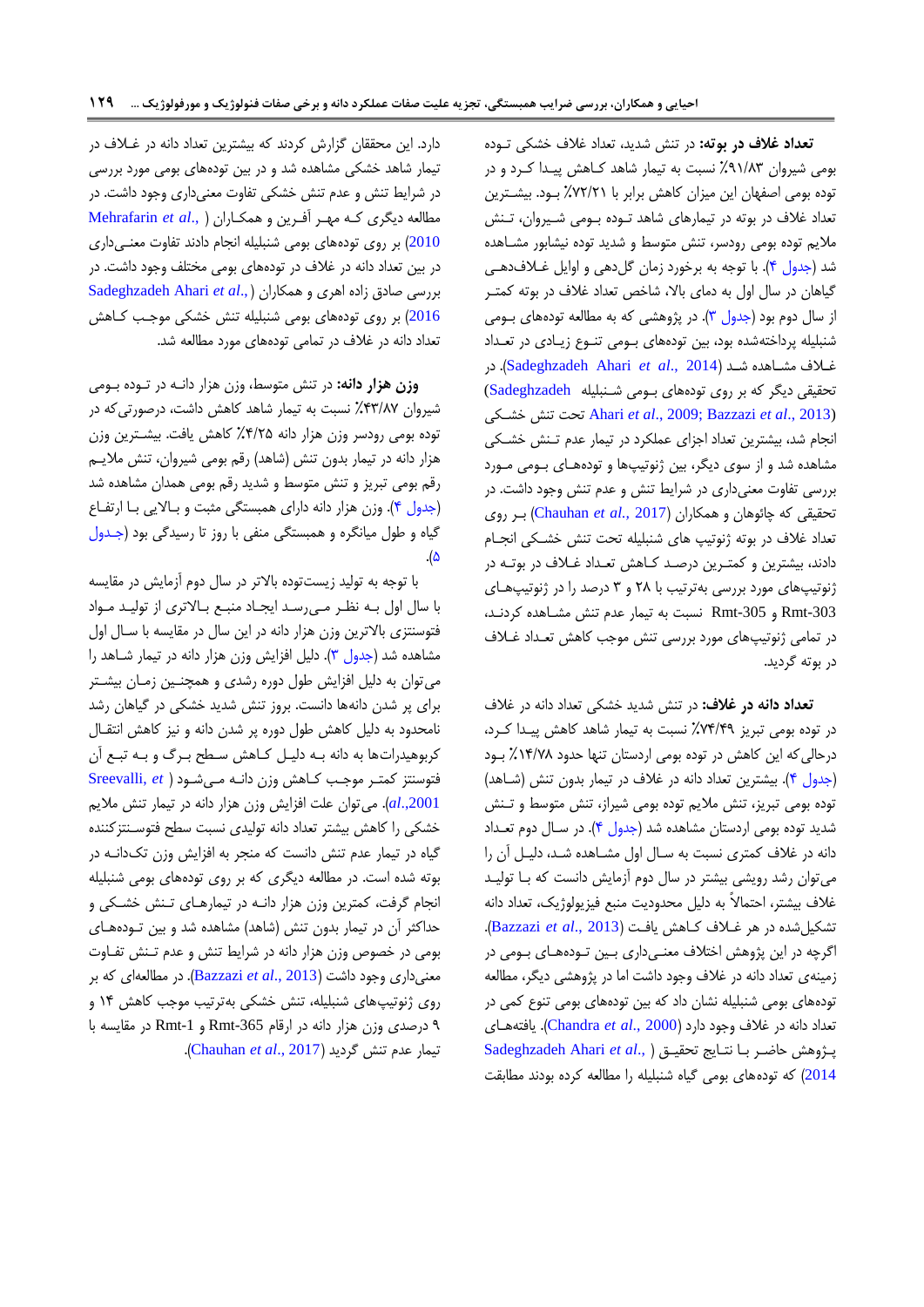<span id="page-9-0"></span>**جدول -4 مقایسه میانگین اثرات متقابل سطوح تنش خشکی و تودههای بومی شنبلیله بر خصوصیات رشد، عملکرد و اجزای عملکرد در دو سال 0144 و 0149**

**Table 4- Mean comparison of mean interactions of drought stress and ecotype on growth characteristics, yield components and yield of fenugreek during 2014 and 2016**

|                    |                 |                  |                        |                                          | ارتفاع اولين                       |                               |                    | تعداد دانه   |                    |                            | عملكرد               | شاخص               |
|--------------------|-----------------|------------------|------------------------|------------------------------------------|------------------------------------|-------------------------------|--------------------|--------------|--------------------|----------------------------|----------------------|--------------------|
| تنش                | توده بومی       | روز تا<br>رسيدگى | ارتفاع                 | طول میان گره<br>Internode<br>length (cm) | غلاف                               | طول شاخەھاي                   | تعداد<br>غلاف      | در غلاف      | وزن ۱۰۰۰<br>دانه   | زيستتوده                   | دانه                 | برداشت             |
| <b>Stress</b>      | Lanrace         | Day to           | <b>Plant</b><br>height |                                          | تشكيل شده                          | Aranches جانبی<br>length (cm) | Pods per           | <b>Seeds</b> | 1000 seeds         | <b>Biological</b><br>yield | <b>Seed</b><br>yield | <b>Harvest</b>     |
|                    |                 | maturity         | (cm)                   |                                          | <b>Height of first</b><br>pod (cm) |                               | plant              | per pod      | weight $(g)$       | $(g.m^{-2})$               | $(g.m^{-2})$         | (* )index          |
|                    | (N) نیشابور     | 100a             | 35.7b                  | 2.65fg                                   | 25.20a                             | 75.26a                        | 13.70b             | 9.53ck       | 7.74kn             | 234.86b                    | 51.54de              | 21.55hj            |
|                    | (Shi)<br>شيروان | 79.3d            | 40.5a                  | 2.88cf                                   | 21.90bc                            | 66.6a                         | 17.40a             | 11.80ag      | 12.90ab            | 336a                       | 127.84a              | 37.95ad            |
|                    | (M) مشبهد       | 77.2de           | 35.1b                  | 3.07cd                                   | 24.20a                             | 49.53b                        | 9.72de             | 14.30ab      | 10.60df            | 274.51b                    | 94.77b               | 34.47af            |
| 7.80               | (T) تبريز       | 77de             | 39.6a                  | 3.15bc                                   | 24.80a                             | 29.6eg                        | 7.37eh             | 14.90a       | 12.80ab            | 260.78b                    | 79.45c               | 31.08dh            |
| ${\rm FC}$         | (R) رودسر       | 93.7bc           | $24.2f$ j              | $2.12$ jm                                | 17.20f                             | 67.8a                         | 16.50a             | 10.70bi      | 6.81 <sub>mo</sub> | 257.43b                    | 78.41c               | 29.65di            |
|                    | (I) اصفهان      | 75.2dg           | 29.5c                  | 2.92cf                                   | 19.60de                            | 27eh                          | 6.55fi             | 8.77fk       | 8.53il             | 99.89eg                    | 30.61fj              | 30.90dh            |
|                    | (H) همدان       | 76.2df           | 33.7b                  | 3.62a                                    | 23.40ab                            | 20.7gi                        | 5.48hj             | 12.90ad      | 12cb               | 134.05de                   | 46.31df              | 34.55af            |
|                    | (A) اردستان     | 70.3dh           | 29.0cd                 | 3.40ab                                   | 18.60eg                            | 33.7df                        | 12.40bc            | 11.50ag      | 9.91eh             | 153.24cd                   | 55.87d               | 37.35ae            |
|                    | (Shr) شيراز     | 77de             | 29.5c                  | 2.90cf                                   | 21cd                               | 36.4ce                        | 8.25df             | 12.80ae      | 9.12gj             | 175.36c                    | 55.86d               | 32.18bg            |
|                    | (N) نيشابور     | 101.3ab          | 22.0 <sub>ij</sub>     | 1.733np                                  | 19.50de                            | 47.1bc                        | 8.03dg             | $7.95$ gk    | 7.90 <sub>jm</sub> | 116.14de                   | 29.42gj              | 25.32f             |
|                    | (Shi)شيروان     | 72.7dh           | 28.3ce                 | 2.48gh                                   | 19.20df                            | 11.1ik                        | 4.87hk             | $10.10c$ j   | 11.90cb            | 84.86fg                    | 36.67eh              | 43.35a             |
|                    | (M) مشىھد       | 71.7dh           | 27.0cg                 | 2.20hk                                   | 19.70de                            | 10.ik                         | 4.67ik             | 12.57af      | 13ab               | 79.72fg                    | $30.31$ fj           | 38.37ad            |
|                    | (T) تبريز       | 70.7dh           | 27.7cf                 | 2.67df                                   | 15.50hl                            | 9.83ik                        | 4.57il             | 9.53ck       | 13.60a             | 94.35eh                    | 35.95fh              | 37.33ae            |
| 7.60<br>${\rm FC}$ | (R) رودسر       | 90.7c            | 26.3ch                 | 1.77np                                   | 15.30hl                            | 42.7bd                        | 10.25cd            | 12.70ae      | 8.08jm             | 120.43de                   | 39.28eg              | 32.28bg            |
|                    | (I) اصفهان      | 71dh             | 22.4 <sub>ij</sub>     | 2.43gi                                   | 15.90hl                            | 11.8ik                        | 4.38im             | 9.68ck       | 10.4 <sub>dg</sub> | 73.79fg                    | 24.54gj              | 33.67af            |
|                    | (H) همدان       | 70.3dh           | 28.0ce                 | 2.95ce                                   | 18.90df                            | 13.4ik                        | 4.93hk             | 8.23gk       | 11.40cd            | 74.33fg                    | 27.80gj              | 37.53ae            |
|                    | (A) اردستان     | 67.3fh           | 25.7dh                 | 2.80df                                   | $17f$ j                            | 16.4hg                        | 5.75gj             | 9.78ck       | 11.10ce            | 91.39eh                    | 34.94fi              | 38.25ad            |
|                    | (Shr) شیراز     | 72.5dh           | $24.2f$ j              | 2.42gi                                   | 17.60eh                            | 21.7fi                        | 4.54il             | 13.02ac      | 9.81eh             | 98.20eg                    | 32.72fj              | 33.33af            |
|                    | (N) نیشابور     | 94.5bc           | $17.3$ lm              | 1.55pq                                   | 14.20kn                            | 36.2ce                        | 5.80gj             | 7.83hk       | 6.91mo             | 89.99eh                    | $16.92$ jl           | 20.78hj            |
|                    | (Shi)شيروان     | 71.0dh           | 23.6gj                 | $2.08$ jm                                | 17.60ei                            | 6.83jk                        | $3.23j$ o          | 9.08dk       | 10.80ce            | 75.52fg                    | 26.02gi              | 34.92af            |
|                    | (M) مشبهد       | 70.2dh           | $22.0$ ij              | 2jm                                      | $17.10f$ j                         | 8.38ik                        | $3.35j$ o          | 7.98gk       | 10.10dh            | 54.58gi                    | 16.83jl              | 29.97di            |
|                    | (T) تبريز       | 69.3eh           | $21.0$ jk              | 2.20hk                                   | 15.20il                            | 5.98jk                        | $3.22j$ o          | 8.92ek       | 8.80hk             | 55.53gi                    | 16.09j1              | 29.25dj            |
| 7.40               | (R) رودسر       | 88.2c            | 16.4 <sub>ln</sub>     | 1.83mp                                   | 12.90mp                            | 8.61ik                        | 4.23in             | 9.13ck       | 7.88jm             | 52.92gi                    | 20.58hl              | 39.83a             |
| ${\rm FC}$         | (I) اصفهان      | 67.8eh           | $20.9$ jk              | $2.08$ jm                                | 14.30kn                            | 8.59ik                        | 3.37jo             | 8.47gk       | 9.54fi             | 52.60gi                    | 21.60hk              | 42.83a             |
|                    | (H) همدان       | 68eh             | 24.9di                 | 2.30 <sub>hj</sub>                       | 17.50ei                            | 0k                            | 2.75ko             | 8.50gk       | 10.60df            | 49.79hi                    | 17.47j1              | $35.10\mathrm{af}$ |
|                    | (A) اردستان     | 65.5h            | $22.0$ ij              | 2.20hk                                   | 15.20il                            | $5.41$ jk                     | $3.17$ jo          | 11.58ah      | 9.94eh             | 48.31hi                    | 18.28il              | 39.75ab            |
|                    | (Shr) شیراز     | 70dh             | 22.7 <sub>hj</sub>     | 2.15il                                   | 16.30gk                            | 10.5ik                        | 3.68jo             | 10.47ci      | 7.50ln             | 60.68gi                    | 20.03hl              | 34.05af            |
|                    | (N) نیشابور     | 79.3d            | 9.5q                   | 1.12r                                    | 11.10pr                            | 0 <sup>k</sup>                | 2.02lo             | 6.05kl       | 4.66p              | 21.17hi                    | 3.851                | 19.07j             |
|                    | (Shi)شيروان     | 66.7fh           | 15.6lo                 | 1.87lo                                   | 13.70lo                            | 0k                            | 1.420              | 6.42j1       | 7.240              | 25.62hi                    | 4.641                | 19.40ij            |
|                    | (M) مشبهد       | 67.3fh           | 15.0lo                 | $1.72$ np                                | 12.80mp                            | 0k                            | 1.030              | 7.37il       | 7.75kn             | 22.28hi                    | 4.351                | $21.07$ hj         |
|                    | (T) تبريز       | 65.3h            | 15.2ol                 | 1.58op                                   | 12.60 <sub>ng</sub>                | 0k                            | 1.65 <sub>no</sub> | 3.80kl       | 7.52ln             | 27.21hi                    | 4.191                | 21.77gj            |
| $\frac{7}{20}$     | (R) رودسر       | 72.3dh           | 11.2pq                 | 1.28 <sub>qr</sub>                       | 9.18r                              | 0k                            | 1.80mo             | $6.47$ jl    | 6.52no             | 23.57hi                    | 6.30kl               | $27.42d$ j         |
| ${\rm FC}$         | (I) اصفهان      | 64.8h            | 14.2mp                 | 1.70 <sub>np</sub>                       | $11.50$ oq                         | 1.22k                         | 1.82mo             | 7.45il       | 6.48no             | 25.04hi                    | 7.09kl               | 26.82ej            |
|                    | (H) همدان       | 66.0gh           | 18.1kl                 | 2jm                                      | 14.90jm                            | 0k                            | 1.300              | 6.85il       | 7.56ln             | 26.32hi                    | 4.99kl               | 18.92j             |
|                    | (A) اردستان     | 63.5h            | 13.2 <sub>np</sub>     | 1.90km                                   | 11.90oq                            | 0k                            | 1.77mo             | 9.80ck       | 6.89mo             | 17.45hi                    | 5.46kl               | 30.67dh            |
|                    | (Shr) شيراز     | 65.8gh           | 12.8 <sub>oq</sub>     | 1.53pq                                   | 10.40 <sub>qr</sub>                | 0k                            | 1.380              | 6kl          | 6.080              | 18.14hi                    | 3.541                | 24.33fj            |

حروف مشترک در هر ستون نشاندهندهی عدم اختلاف معنیدار براساس آزمون چند دامنهای دانکن در سطح احتمال پنج درصد میباشد. همچنین حروف مختلف M, Shi, M,

T, R, I, H, A, Shr بهترتیب نشاندهندهی تودههای بومی نیشابور، شیروان، مشهد، تبریز، رودسر، اصفهان، همدان، اردستان و شیراز میباشند.

Means followed by similar letters in each column are not significantly different at 5% probability level, using Dancan's Multiple Rang Test. Letters N, Shi, M, T, R, I, H, A, Shr refer to Neyshabur, Shirvan, Mashhad, Tabriz, Roudsar, Isfahan, Hamadan, Ardestan and Shiraz landraces, respectively.

عملکرد بیولوژیک در تیمار بدون تنش (شاهد) تـوده بـومی شـیروان، تنش ملایم توده بومی رودسر و تنش متوسط توده نیشـابور مشـاهده شد و همچنین در تنش شدید تفاوت معنیداری بین تودههای بومی

**عملکرد بیولوژیک:** در تنش شدید خشکی عملکرد تکوده بکومی شیروان نسبت به تیمار شاهد ۹۲/۳۷٪ کاهش داشت، درصورتی که در توده بومی اصفهان مقدار این کاهش ۷۴/۹٪ بود (جدول ۴)، بیشترین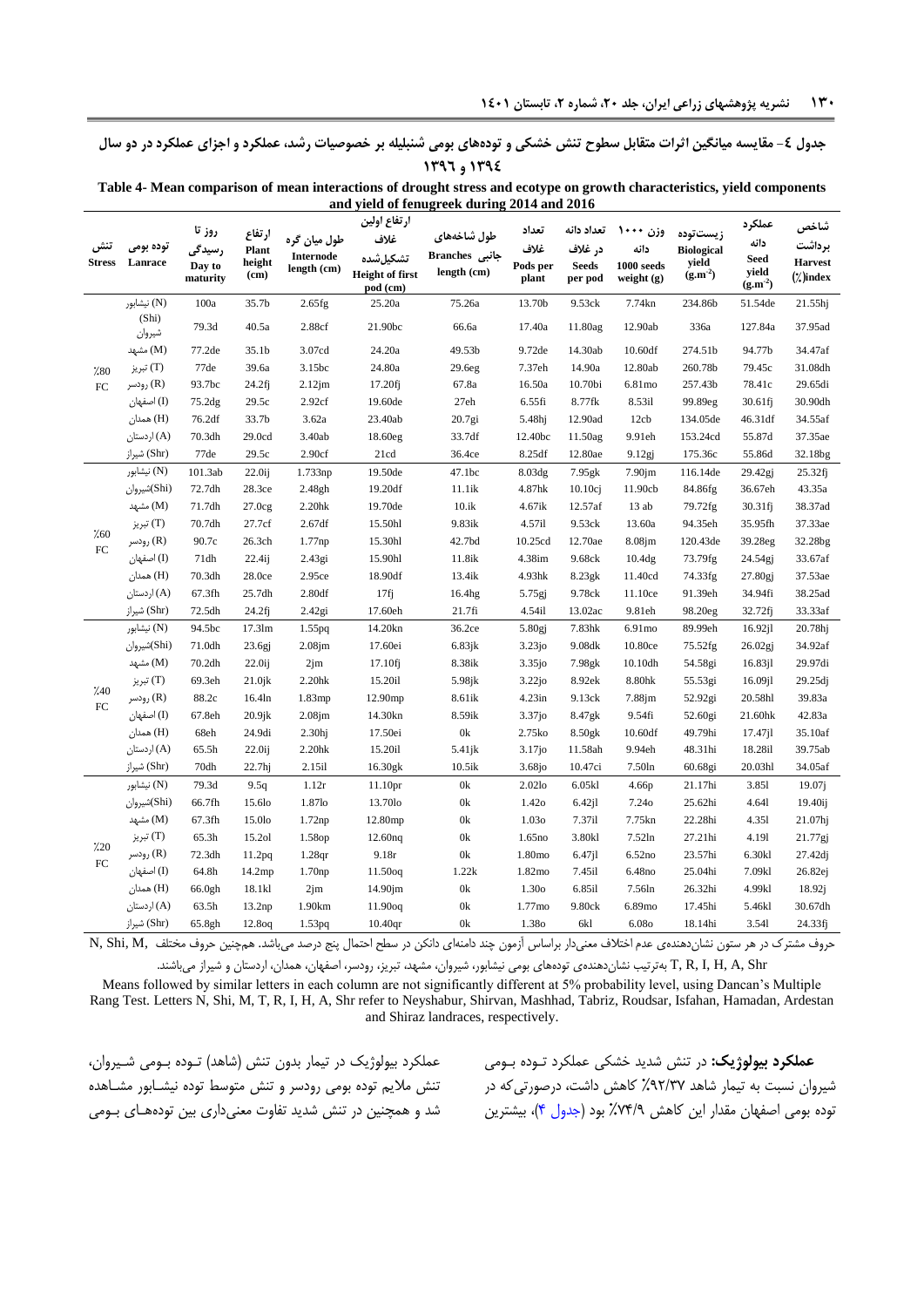مورد بررسی مشاهده نشد (جدول ۴). در سال دوم آزمـایش عملکـرد بیویو یک باالتری در مقایسه با سال اول مشاهده شد ککه دییکل ایکن امر را میتوان به بارندگی بیشتر در ماههای ابتدایی اعمال تنش و میانگین پایینتر دمای ماهیانه در دو ماه اول پکس از کشت در سال دوم دانست که موجب عملکرد بیولوژیک بالاتر در تنش خشکی شدید در سال دوم در مقایسه با سال اول گردید )[جکدول 7\(.](#page-4-0) ککاهش شکدید یستتوده با کاهش سطوح آبیاری را میتکوان بکه دییکل ککاهش آب قابلدسترس گیاه و همچنین کمبود جذب عناصر غذایی توسط ریشـه گیاهان تحت تنش دانست. در بررسی تنش خشکی بر روی تودههای بومی بیشترین و کمترین درصد کاهش عملکرد بیولوژیک در تیمـار تنش نسبت به تیمار شاهد بهترتیکب در تکوده ری ) 59/26( و کرمکان در .([Sadeghzadeh Ahari](#page-14-3) *et al*., 2009 ( شکد مشکاهده( 91/01) مطالعهای که بر روی اثر تنش خشکی بر روی شش تـوده شـنبلیله انجام گردید، تنش خشکی موجب کاهش وزن انـدام هـوایی در ایـن گیاهان گشت، بیشترین و کمترین درصد کاهش وزن اندام هـوایی در تنش شدید در مقایسه با تیمار شاهد بهترتیب در توده اردستان (۵۲/۹) و شیراز (٣٣/٩) مشاهده شـد (Bazzazi et al., 2013). در تحقیقهی بر روی ژنوتیپهای شنبلیله، بیشترین عملکرد بیولوژیک در شـرایط عدم تنش و تنش به ترتیب در ار ام -303Rmt و -143Rmt مشاهده شد، بیشترین عملکرد بیولوژیک در تمامی ژنوتیپهای مـورد بررسـی در تیمار عدم تنش مشاهده شد )2017 .,*al et* [Chauhan](#page-14-19)).

عملکرد دانه: توده بومی اصفهان در تنش شدید خشکی عملکرد دانه نسبت به تنش ملایم کمترین درصد کاهش را در بین تـودههـای بومی داشت، بیشترین عملکرد دانه در تیمار بدون تنش (شاهد) تـوده بومی شیروان، تنش مالیم توده بومی رودسکر و شکیروان و در تکنش متوسط توده بومی شیروان مشاهده شد و در تنش شدید تفاوت معنیداری بین تودههای بومی مشاهده نشد (جـدول ۴). تــوده بــومی شیروان و رودسر با تولید زیستتوده بیشـتر تولیـد دانـه بیشـتری نیـز نسبت به سایر تودههای بومی تولیـد کردنـد. در سـال دوم آزمـایش عملکرد بالاتری نسبت به سال اول مشاهده شد که دلیل ایـن امـر را می توان بارندگی بیشتر در ماههای اول اعمال تنش در سال دوم نسبت به سال اول و رشد سبزینه بالاتر گیاهـان در ایــن سـال بــرای تأمین مواد فتوسنتزی دانه دانست (جدول ٣).

با استفاده از رگرسیون گامبهگام شاخصهای دارای تأثیر ناچیز بر عملککرد دانکه حکذف شکدند؛ بنکابراین تکابر عملککرد دانکه )SY )بکا شاخصهایی که دارای تأثیر عمده بر عملکرد دانه بودند (شامل تعـداد غالف در بوته )PP)، طول شاخه جانبی )SBL)، عملکرد یسکت تکوده )BY )و شکاخص برداشکت )HI ))بکا اسک اده ا رگرسکیون چندگانکه بهدست آمد که با ضریب تبیین این صفات ۰/۹۶۷ بود؛ که می توان بیان کرد %92/1 از تغییرات عملکرد دانه تحت تأثیر این صفات است.  $SY = (1.37 \times PP) + (-0.354 \times SBL) + (0.535 \times HI) +$ 

 $(0.361\times BY)$ 

مطالعات دیگری همبستگی بالای بین ارتفاع بوتـه بـا عملكـرد نشکان را) [Shaban](#page-15-3) *et al*., 2012[; Fikreselassie](#page-14-8) *et al*., 2012( داده است. پژوهش صادق زاده اهری و همکاران ( Sadeghzadeh 2016 .,*al et* Ahari )نی که بر روی تودههای بومی شکنبلیله انجکام دادند، همبستگی بالایی بین تعداد غلاف در بوته و تعداد دانه در بوتـه با عملکرد دانه را گزارش کردند. تنش خشکی با کاهش سطح برگ، کارایی مصرف نور و شاخص برداشت موجب کاهش عملکرد ده گیک اه میگردد )2009 .,*al et* [Aliabadi](#page-13-4)). کاهش عملکرد در تنش خشکی در هنگام گلدهی میتواند براثر کاهش تعداد دانه در بوته، وزن دانه و یا هر دو این موارد باشد )2007 .,*al et* [Barnabas](#page-13-10)). یکک ی ا دالیک ل کاهش عملکرد را در شرایط افزایش تنش میتوان تخصیص بخش بیشتری از مواد فتوسنتزی به اندام زیرزمینی در مقایسه به اندام هوایی [Meena](#page-14-21) *et al.,* [\(](#page-14-21) همکاران و مینا .([Sreevalli](#page-15-4) *et al*., 2001( دانست [2016](#page-14-21)) در بررسی خود بـر روی ارقـام شـنبلیله بیشـترین و کمتـرین درصد کاهش عملکرد دانه در شرایط تنش نسبت بـه تیمـار شـاهد را بهترتیکب بکا %62 و %79 در ار کام -100UM و -102UM مشکاهده کردند. در تحقیکق چائوهکان و همککاران ) 2017 *.,al et* [Chauhan](#page-14-19) ) بیشترین و کمترین عملکرد دانه بهترتیب در ارقام 303-Rmt (۸/۰۲ گرم) و رقم Rmt-354 (۵/۰۸ گـرم) در شـرایط عـدم تـنش و تـنش مشاهده شد، در شرایط عدم تنش تفاوت معنیداری بین ارقام مورد بررسی وجود نداشت.

**شاخص برداشت:** تنش شدید خشکی شکاخص برداشکت تکوده بومی شیروان را %10/0 و شاخص برداشکت شکاخص برداشکت تکوده بومی رودسر را ۷/۵۲٪ نسبت به شاهد کاهش داد. بیشترین شـاخص برداشت در تیمـار بـدون تـنش (شـاهد) و تـنش ملایـم تـوده بـومی شیروان، تنش متوسط توده بومی اصفهان و تنش شـدید تـوده بـومی اردستان ثبت شد (جدول ۴). شاخص برداشت سال اول آزمایش نسبت به سال دوم بیشتر بود که دلیل آن را میتوان پایین تـر بـودن نسـبت وزن زیستتوده به وزن دانه تولیدی سـال اول نسـبت بـه سـال دوم دانست (جدول ۱). شاخص برداشت همبستگی بالا و مثبتی بـا تعـداد دانه در غلاف و وزن هزار دانه داشت (جدول ۵).

تنش مالیم خشکی در گیاهان رشد نامحدود به علت کاهش رشد رویشی موجب افزایش شاخص برداشت می شود و تنش شدید خشکی به علت کاهش شدید زیستتوده بوتههای تحت تنش و کاهش انتقال مواد پرورده به دانه موجب کاهش شدید وزن دانههای گیاه و درنتیجه شاخص برداشت میشود )2009 .,*al et* [Aliabadi](#page-13-4)). در مطایعهای که بر روی اثر تنش خشکی بر روی بیستتوده بومی شنبلیله انجکام شکد نی تنش خشکی موجب کاهش شاخص برداشت در این گیاهان شکد، در شرایط تنش و عدم تنش تفاوت معنےداری در شـاخص برداشـت تودههایبومی مورد مطالعه وجود داشت *( Sadeghzadeh Ahari et*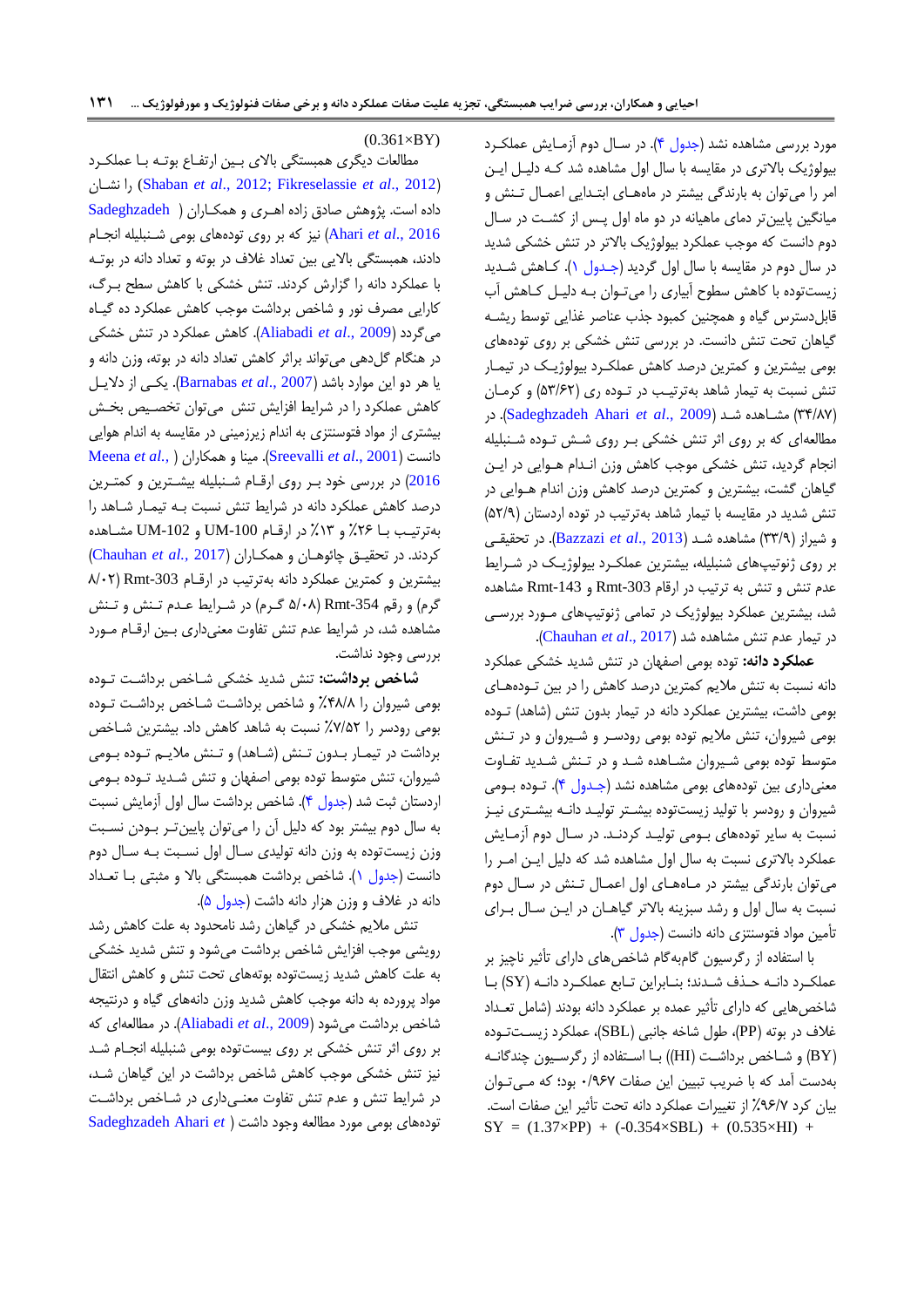محققان بر روی نوتیپهای یوبیکای رمک *vulgaris Phaseolus*( (.L انجام دادند، همبس گی باالیی را بین شاخص برداشت و عملککرد و تعداد دانه در غکالف مشکاهده کردن[کد](#page-14-14) ) .,*al et* [Ghafoori Naseh](#page-14-14) .)[2012](#page-14-14)

[2016 .,](#page-15-5)*al*[\).](#page-15-5) در بررسی که محققان بر روی شنبلیله انجام دادند تکنش خشکی موجب افزایش ۱۲٪ شاخص برداشت در مقایسه با تیمار عـدم .)[Ahmed](#page-13-9) *et al*., 2018( گردید تنش

<span id="page-11-0"></span>تعداد دانه در غلاف و وزن هزار دانه در مقایسه با سـایر صـفات همبستگی بالاتری بـا شـاخص برداشـت داشـتند. در مطالعـهای کـه

|              |                                          |                             |                                    | جدول ٥- ضرایب همبستگی صفات مورد بررسی در تودههای بومی شنبلیله تحت تأثیر تنش خشکی                   |                                            |                                                   |                                                  |                                   |                           |                                            |                              |
|--------------|------------------------------------------|-----------------------------|------------------------------------|----------------------------------------------------------------------------------------------------|--------------------------------------------|---------------------------------------------------|--------------------------------------------------|-----------------------------------|---------------------------|--------------------------------------------|------------------------------|
|              |                                          |                             |                                    | Table 5- Correlation coefficients of the studied traits of Fenugreek ecotypes under drought stress |                                            |                                                   |                                                  |                                   |                           |                                            |                              |
|              | Days to rippening<br>تعداد روز تا رسیدگی | Plant height<br>ارتفاع پوته | length of Internode<br>طول ميانگره | Lateral branch<br>طول شاخه جانبى<br>length                                                         | ولين غلاف تشكيل شده<br>Height of first pod | Number of pods per<br>تعداد غلاف در بوته<br>plant | Number of seeds<br>تعداد دانه در غلاف<br>per pod | 1000-seed weight<br>وزن هزار دانه | عملكرد دانه<br>Seed yield | <b>Biological yield</b><br>عملكرد بيولوژيک | شاخص برداشت<br>Harvest index |
|              | (A)                                      | <b>(B)</b>                  | (C)                                | (D)                                                                                                | (E)                                        | (F)                                               | (G)                                              | (H)                               | $\bf(I)$                  | $(\mathbf{J})$                             | (K)                          |
| $\mathbf{A}$ | -1                                       |                             |                                    |                                                                                                    |                                            |                                                   |                                                  |                                   |                           |                                            |                              |
| $\, {\bf B}$ | $0.249***$                               | 1                           |                                    |                                                                                                    |                                            |                                                   |                                                  |                                   |                           |                                            |                              |
| ${\bf C}$    | $-0.049^{ns}$                            | $0.770***$                  | 1                                  |                                                                                                    |                                            |                                                   |                                                  |                                   |                           |                                            |                              |
| ${\bf D}$    | $0.585^{\ast\ast}$                       | $0.563***$                  | $0.369**$                          | $\mathbf{1}$                                                                                       |                                            |                                                   |                                                  |                                   |                           |                                            |                              |
| $\mathbf E$  | $0.255^{\ast\ast}$                       | $0.867^{\ast\ast}$          | $0.772^{\ast\ast}$                 | $0.584^{\ast\ast}$                                                                                 |                                            |                                                   |                                                  |                                   |                           |                                            |                              |
| ${\bf F}$    | $0.491***$                               | $0.603***$                  | $0.457***$                         | $0.910***$                                                                                         | $0.562**$                                  | 1                                                 |                                                  |                                   |                           |                                            |                              |
| G            | $0.234***$                               | $0.423***$                  | $0.379**$                          | $0.162*$                                                                                           | $0.406**$                                  | $0.152***$                                        |                                                  |                                   |                           |                                            |                              |
| H            | $-0.138*$                                | $0.672**$                   | $0.653***$                         | $0.116^{\rm ns}$                                                                                   | $0.608^{\ast\ast}$                         | $0.221$ **                                        | $0.322**$                                        |                                   |                           |                                            |                              |
| $\bf{I}$     | $0.384***$                               | $0.715***$                  | $0.554***$                         | $0.880^{**}$                                                                                       | $0.721\overset{**}{ }$                     | $0.869***$                                        | $0.345***$                                       | $0.356^{\ast\ast}$                |                           |                                            |                              |
| J            | $0.270**$                                | $0.731^{\ast\ast}$          | $0.589^{**}$                       | $0.792**$                                                                                          | $0.698^{\ast\ast}$                         | $0.848^{\ast\ast}$                                | $0.411^{\ast\ast}$                               | $0.458$ **                        | $0.957***$                |                                            |                              |
| K            | $0.022^{ns}$                             | $0.321^{\ast\ast}$          | $0.327^{\ast\ast}$                 | $0.008^{\rm ns}$                                                                                   | $0.241^{\ast\ast}$                         | $0.169*$                                          | $0.507^{\ast\ast}$                               | $0.513***$                        | $0.114^{\rm ns}$          | $0.307^{\ast\ast}$                         | $\mathbf{1}$                 |

" \* \* و \* بهترتیب غیر معنیدار و معنیدار در سطوح یک و پنج درصد

\*, \*\*: Significant at 0.05 and 0.01 probability levels, respectively; ns: means non-significant

<span id="page-11-1"></span>Rescaled Distance Cluster Combine





**تجزیه خوشهای و تجزیه عاملی** در تجزیه عاملی صفات مورد بررسی به سـه عامـل کـاهش پیـدا

کردند که عامل اول (روز تا رسیدگی) ۶۷/۳۶٪، عامـل دوم (عملکـرد دانه) ۶۶//۶۶٪ و عامل سوم (تعداد دانه در بوته) ۴۸/۹۳٪ از تغییرات را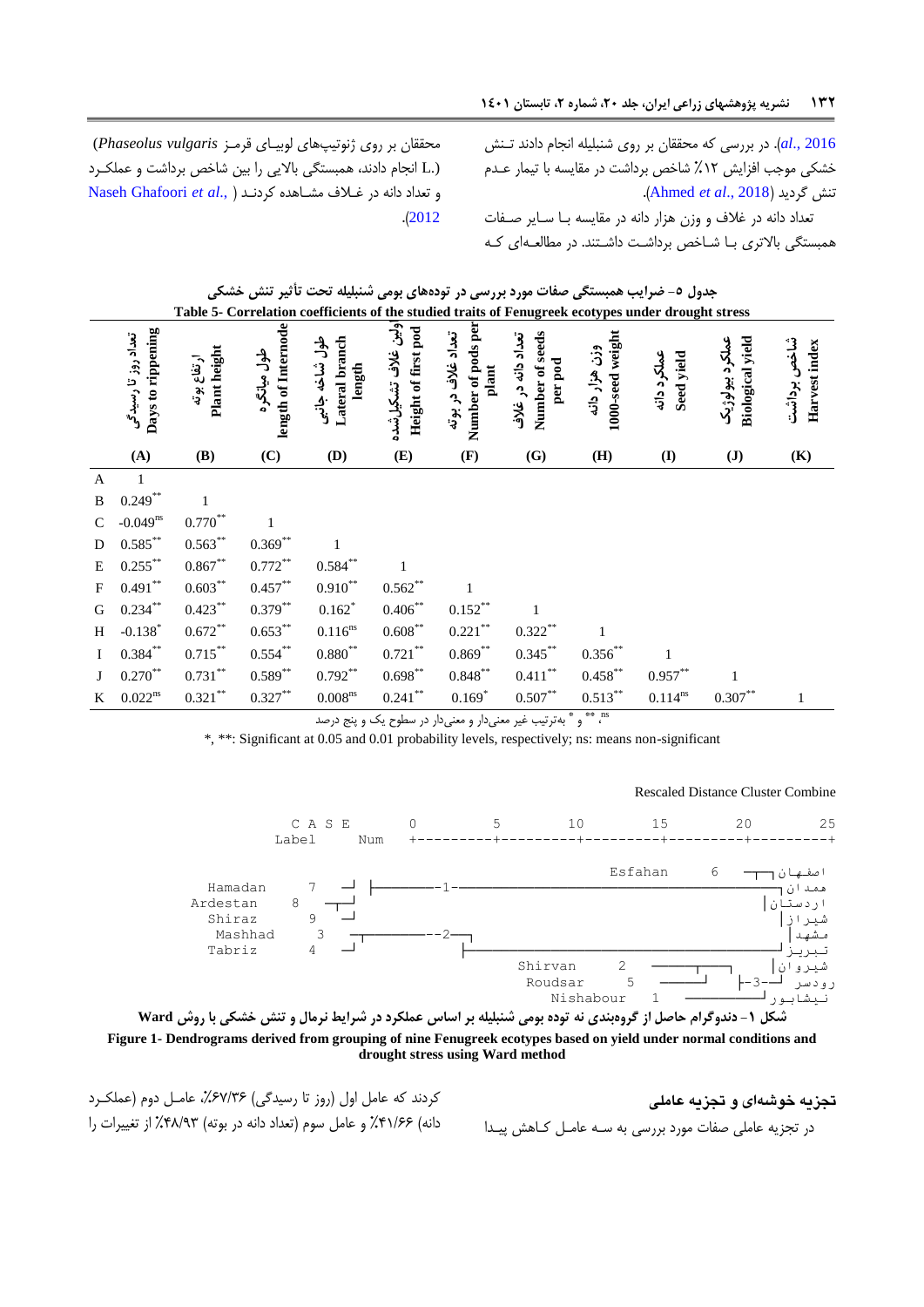توجیه می نمودند (جدول ۶). سه صفت تعداد روز تا رسیدگی، عملک رد دانه و تعداد دانه در بوته بهترتیب بالاترین تأثیر مثبت را در عامل اول، دوم و سوم دارا بودند [\)جدول 1\(.](#page-13-11) اشککانی و همککارا[ن](#page-13-12) ) *et* [Ashkani](#page-13-12) [2007 .,](#page-13-12)*al* )نی در بررسی که بر روی نوتیپهای گیاه گلرن انجکام دادند، با استفاده از تجزیه به عاملها تعداد شش عامل را شناسایی کردند که درمجموع %09 ا واریانس کل دادههکا را توجیکه مکی ککرد. شارما و ساستری (Sharma and Sastry, 2008) گزارش کردنـد، در تجزیه عاملی بیشترین عامل مؤثر بر عملکرد دانه ژنوتیپهای شنبلیله بهترتیب یستتوده، تعداد شاخه جانبی و تعکداد غکالف در هکر بوتکه بودند.

<span id="page-12-0"></span>گروهبندی تودههای بومی مورد مطالعه بر اساس صفات در شرایط مطلوب و تنش با استفاده از شاخصهای مورد بررسبی بـا اسـتفاده از روش وارد (Ward) انجام شد. نتایج تجزیـه خوشـهای نشـان داد کـه تودههای بومی اصـفهان، اردسـتان، همـدان و شـیراز در گـروه اول و تودههای بـومی مشـهد و تبریـز در گـروه دوم و تـودههـای بـومی و شیروان، رودسر و نیشابور در گروه سوم قرار گرفتند (شکل ۱). تودههای بومی گروه سوم ازلحاظ عملکرد و متحمل بودن به تنش در سطح بالاتری نسبت به سایر تودههای بومی مورد بررسی قرار دارنـد، توده بومی نیشابور در مقایسه با دو تـوده بـومی دیگـر عملکـرد دانـه بیشتری را دارا بود. بهطورکلی نتایج این مطالعه نشان داد که عملک رد دانه همبستگی مثبت و بالایی با زیستتوده، تعداد غـلاف در بوتـه، تعداد و طول شاخه جانبی و ارتفاع بوته داشت (جـدول ۵). محققـان ما ل ی در تحقیقات خود بر روی گیاهان شکنبلیله [\)](#page-14-3) [Sadeghzadeh](#page-14-3) (*Cicer arietinum* L.) ناککود و( Ahari *[et al.,](#page-14-3)* 2014 )2010 *.,al et* [Mafakheri](#page-14-13) )ا روش تج یککه خوشککهای بککرای گروهبندی و تعیین قرابت و دوری ژنوتیـپهـا و اکوتیـپهـای مـورد بررسی استفاده نمودنـد و توانسـتند بـا ایـن روش بـه خـوبی قرابـت نوتیپها و اکوتیپهای مورد بررسی را تعیین نمایند.

با توجه به نتایج رگرسیون گامبهگام و ارتباط بالای صفاتی ماننـد یستتوده، شاخص برداشت، طول شکاخه جکانبی و تعکداد غکالف بکا عملکرد دانه، به نظر میرسد که برای حصول به حـداکثر عملکـرد در تودههای بومی مورد بررسی، باید در روشهـای مختلـف بـهزراعـی و بهنژادی سعی در افزایش این صفات نمود. با توجه به ایـن کـه عامـل سوم بیشترین میزان تغییرات را توجیه می کند، از صفاتی کـه در ایـن عامل بزرگترین ضـرایب عــاملی را دارنـد، مــی تـوان بــرای انتخــاب بهترین توده بومی ها استفاده کرد. بـالاترین زیسـتتـوده تولیـدی در تیمار شاهد و تنش بهترتیب در توده بومی شیروان و نیشابور مشکاهده شد.

## **نتیجهگیری**

با توجه به نتایج بهدستآمده می توان استراتژی گیاه شـنبلیله در برابر تنش خشکی را فرار این گیاه با کوتاه کردن دوره رشد خود تحت تنش دانست. با توجه به بارندگی ناچیز در دوره رشد گیـاه (کـه قابـل صرفنظر کردن است) میتوان اظهار داشت که تفاوتهای مشاهدهشده در عملکرد دانه و زیستتوده در تودههای بـومی شـنبلیله ناشی خصوصیات ژنتیکی تـودههـای بـومی مـورد بررسـی اسـت، در شرایط تنش متوسط و تنش شدید خشکی کشت تجـاری و اقتصـادی شنبلیله توجیهپذیر نیست. با توجه به دندوگرام رسم شکده، تکوده هکای نیشابور، شیروان و رودسر در بیشتر صفات مورد بررسی نسبت به سایر تودههای بومی مورد بررسی برتر بودند و میتوان کشت این سه تکوده را برای تولید پایدار شنبلیله در مناطق خشک توصیه کرد. همچنین، نتایج حاصل از این مطالعه را میتوان برای انتخـاب هدفمنـد والـدین مناسب از گروههای مختلف برای تولید ارقام جدید در برنامههای اصلاحی شنبلیله مورد استفاده قرار داد.

**جدول -9 مقادیر بردارهای ویژه و سهم تجمعی شاخصهای مورفولوژی و عملکرد در شرایط نرمال و تنش خشکی در 4 توده بومی شنبلیله Table 6- Amounts of initial eigenvalue and cumulative contributions of morphological and yield indices under normal and drought stress conditions in 9 Fenugreek ecotypes**

|                          |                                                           | <b>پس از چرخش وریماکس</b><br><b>After rotation varimax</b> | $\ldots$ , $\ldots$ , $\ldots$ , $\ldots$ , $\ldots$ , $\ldots$ , $\ldots$ , $\ldots$ , $\ldots$ , $\ldots$ , $\ldots$ , $\ldots$ , $\ldots$ , $\ldots$ , $\ldots$ , $\ldots$ , $\ldots$ , $\ldots$ , $\ldots$ , $\ldots$ , $\ldots$ , $\ldots$ , $\ldots$ , $\ldots$ , $\ldots$ , $\ldots$ , $\ldots$ , $\ldots$ , $\ldots$ , $\ldots$ , $\ldots$ , $\ldots$ |                                                           | قبل از چرخش عامل <i>ی</i><br><b>Befor rotation factor</b> |                                                                      |
|--------------------------|-----------------------------------------------------------|------------------------------------------------------------|---------------------------------------------------------------------------------------------------------------------------------------------------------------------------------------------------------------------------------------------------------------------------------------------------------------------------------------------------------------|-----------------------------------------------------------|-----------------------------------------------------------|----------------------------------------------------------------------|
| عاملها<br><b>Factors</b> | مقدار بردار ويژه<br>اوليه<br><b>Initial</b><br>eigenvalue | درصد واريانس<br><b>Variance%</b>                           | درصد واريانس تجمعى<br><b>Cumulative variance</b><br>percentage                                                                                                                                                                                                                                                                                                | مقدار بردار ويژه<br>اوليه<br><b>Initial</b><br>eigenvalue | درصد<br>واريانس<br>Variance%                              | درصد واريانس<br>تجمعى<br><b>Cumulative</b><br>variance<br>percentage |
|                          | 36.67                                                     | 36.67                                                      | 5.87                                                                                                                                                                                                                                                                                                                                                          | 58.85                                                     | 58.85                                                     | 9.42                                                                 |
|                          | 66.41                                                     | 29.74                                                      | 4.76                                                                                                                                                                                                                                                                                                                                                          | 79.99                                                     | 21.14                                                     | 3.38                                                                 |
| $\sim$                   | 93.48                                                     | 27.07                                                      | 4.33                                                                                                                                                                                                                                                                                                                                                          | 93.48                                                     | 13.49                                                     | 2.16                                                                 |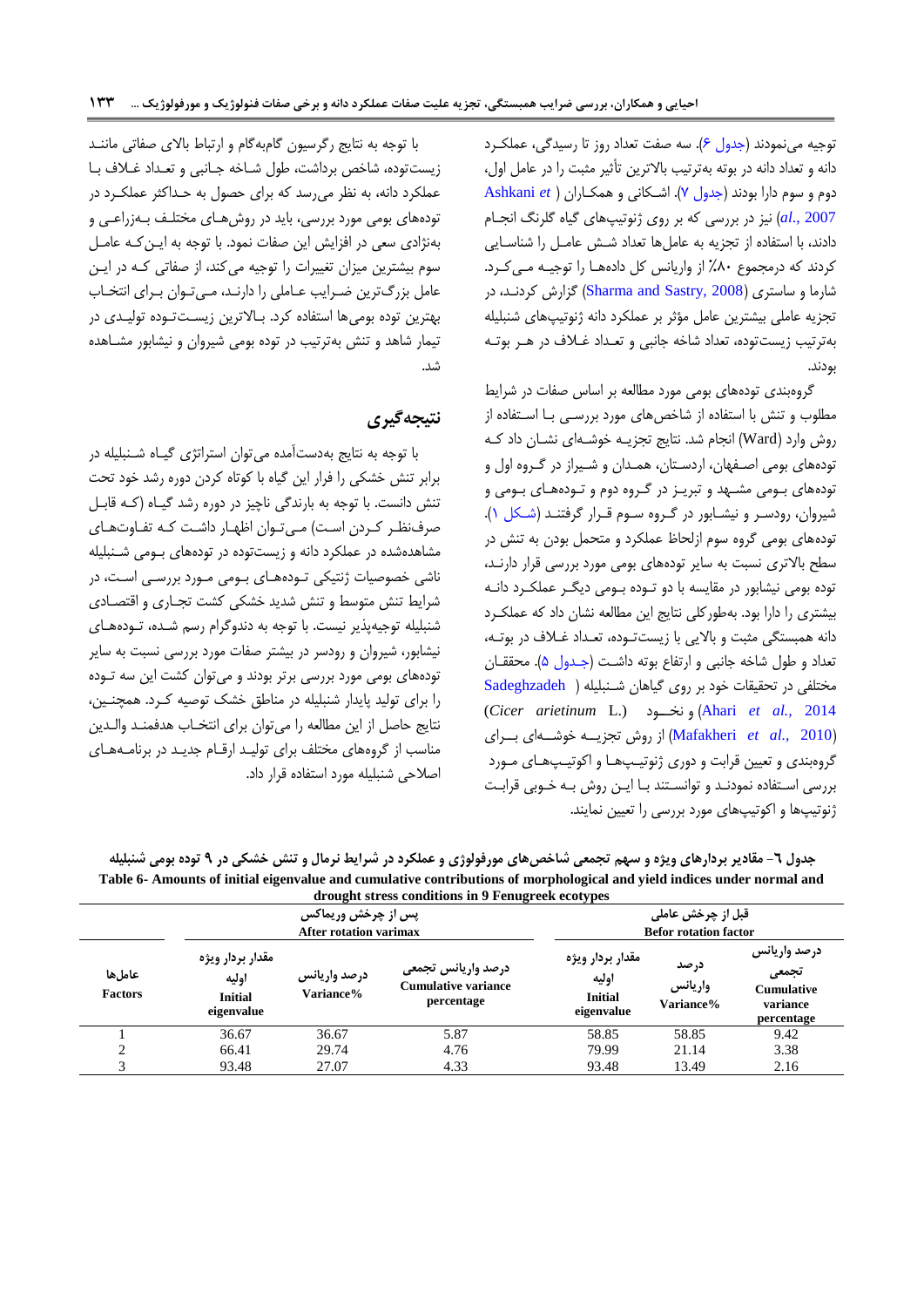<span id="page-13-11"></span>

| صفات                                            | عامل اول            | عامل دوم             | عامل سوم            |
|-------------------------------------------------|---------------------|----------------------|---------------------|
|                                                 | <b>First factor</b> | <b>Second factor</b> | <b>Third factor</b> |
| Plant height ارتفاع گیاہ                        | 0.954               | 0.087                | $-0.246$            |
| The length of Internode طول میانگرہ             | 0.573               | $-0.442$             | $-0.607$            |
| Lateral branch length طول شاخه جانبی            | $-0.441$            | 0.494                | 0.735               |
| Days to maturity , وزتا رسیدگی                  | 0.981               | $-0.044$             | 0.057               |
| Height of first pod ارتفاع اولین غلاف تشکیل شده | $-0.139$            | 0.832                | 0.471               |
| Number of mean pods تعداد غلاف اصلي             | $-0.606$            | 0.678                | 0.269               |
| Number of seeds per pod تعداد دانه در غلاف      | 0.128               | $-0.164$             | $-0.775$            |
| Number of seeds per plant تعداد دانه در بوته    | $-0.386$            | 0.019                | 0.890               |
| 1000 seeds weight وزن هزار دانه                 | 0.827               | 0.051                | $-0.542$            |
| Biological yield عملکرد بیولوژیک                | 0.185               | 0.889                | 0.370               |
| Seed yield عملکرد دانه                          | 0.294               | 0.917                | $-0.250$            |
| Harvest index شاخص برداشت                       | $-0.085$            | 0.043                | $-0.971$            |

**جدول -7 مقادیر ماتریس عاملهای صفات موردبررسی بر روی تودههای بومی شنبلیله در شرایط نرمال و تنش خشکی Table 7- Factor matrix of the studied traits on Fenugreek ecotypes under normal and drought stress conditions**

اعداد پررنگ شده نشان دهنده مهمترین صفات در هر عامل میباشد

Bold numbers represent the most important factor in each agent

#### **References**

- 1. Acharya, S. N., Thomas, J. E., and Basu, S. K. 2008. Fenugreek, an alternative crop for semiarid regions of North America. Crop Sience 48: 841-853[. https://doi.org/10.2135/cropsci2007.09.0519.](https://doi.org/10.2135/cropsci2007.09.0519)
- <span id="page-13-2"></span>2. Acharya, S., Srichamroen, A., Basu, S., Ooraikul, B., and Basu, T. 2006. Improvement in the nutraceutical properties of fenugreek (*Trigonella foenum-graecum* L.). Songklanakarin Journal of Science and Technology. 28  $(1): 1-9.$
- <span id="page-13-9"></span>3. Ahmed, M. A., Magda, A. F. Shalaby, El-Housini Ebtesam, A., and Khater M. A. 2018. Alleviation of drought stress on fenugreek (*Trigonella foenum-graecum* L.) plants by foliar application of polyamines compounds. Middle East Journal of Applied Science 8 (2): 883-894.
- <span id="page-13-5"></span>4. Alavi samani, S. M., Pirbalouti, A. G., Kachouei, M. A., and Hamedi, B. 2013. The influence of reduced irrigation on herbage, essential oil yield ad quality of *Thymus vulgaris* and *Thymus daenensis*. Journal of Herbal Drugs 4: 109-113.
- <span id="page-13-4"></span>5. Aliabadi, F. H., Valadabadi, S. A. R., Daneshian, J., and Khalvati, M. A. 2009. Evaluation changing of essential oil of balm (*Melissa of ficinalis* L.) under water deficit stress conditions. Journal Medcinal Plant Research 3: 329- 333. [https://doi.org/10.5897/JMPR.9000606.](https://doi.org/10.5897/JMPR.9000606)
- <span id="page-13-7"></span>6. Alizadeh, A. 2006. Soil, Water, Plant Relationships. Imam Reza University Press, Mashhah, Iran. (in Persian).
- <span id="page-13-8"></span>7. Aryafar, S., Sirousmehr, A. R., and Najafi, S. 2013. Effects of municipal compost on yield and some quantitative and qualitative characteristics of *Nigella sativa* under drought stress. Science and Engineering Investigations 23: 76-84.
- <span id="page-13-12"></span>8. Ashkani, J., Pakniyat, H., Emam, Y., Asad, M. T., and Bahrani, M. J. 2007. The evaluation and relationships of some physiological traits in spring safflower (*Carthamus tinctorius* L.) under stress and non-stress water regimes. Journal of Agricultural Science andTechnolgy 9: 15-30.
- <span id="page-13-0"></span>9. Baghalian, K., Abdoshah, S., Khalighi-Sigaroodi, F., and Paknejad, F. 2011. Physiological and phytochemical response to drought stress of German chamomile (*Matricaria recutita* L.). Plant Physiolical Biochemistry 49: 201- 207. [https://doi.org/10.1016/j.plaphy.2010.11.010.](https://doi.org/10.1016/j.plaphy.2010.11.010)
- <span id="page-13-1"></span>10. Bahreininejad, B., Razmjoo, J., and Mirza, M. 2013. Influence of water stress on morpho-physiological flowering and some yield traits of coriander and phytochemical traits in *Thymus daenensis*. International Journal of Plant Production 7: 151-165.
- <span id="page-13-10"></span>11. Barnabas, B., Jager, K., and Feher, A. 2007. The effect of drought and heat stress on reproductive processes in cereals. Plant Cell Environment 31: 11-38. [https://doi.org/10.1111/j.1365-3040.2007.01727.x.](https://doi.org/10.1111/j.1365-3040.2007.01727.x)
- <span id="page-13-6"></span>12. Basafa, M., and Taherian, M. 2009. A study of agronomic and morphological variations in certain alfalfa (*Medicago sativa* L.) ecotypes of the cold region of Iran. Asian Journal Plant Science 8: 293-300.
- <span id="page-13-3"></span>13. Bazzazi, N., Khodambashi, M., and Mohammadi, S. 2013. The Effect of drought stress on morphological characteristics and yield components of medicinal plant Fenugreek. Journal of Crop Production and Processing 3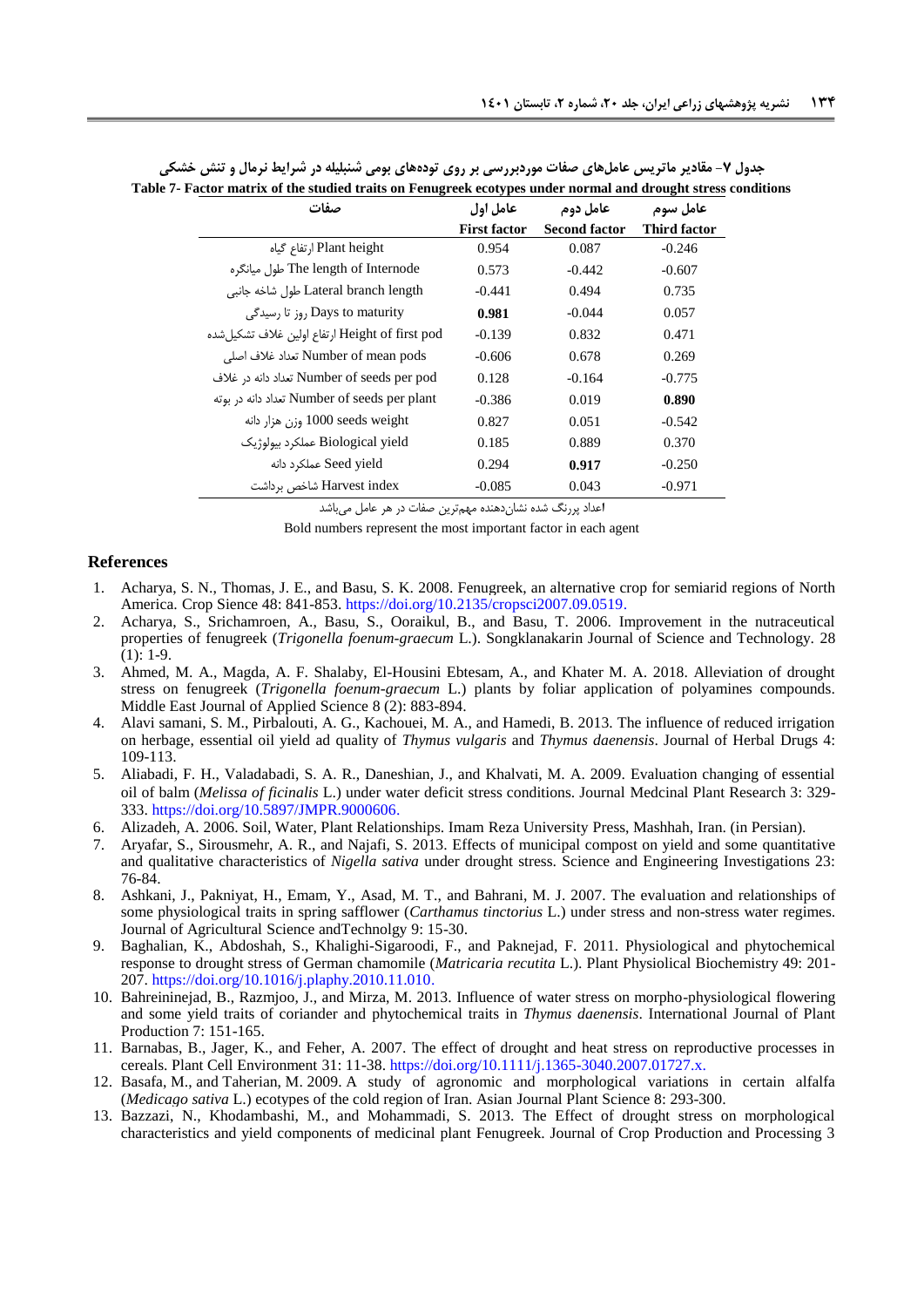(8): 11-23*.* (in Persian with English abstract).

- <span id="page-14-12"></span>14. Chandra, K., Sastry, E. V. D., and Singh, D. 2000. Genetic variation and character association of seed yield and its component in fenugreek. Agricultural Science Digest 20: 93-95.
- <span id="page-14-19"></span>15. Chauhan, J., Singhal, R. K., Kakralya, B. L., Kumar, S., and Sodani, R. 2017. Evaluation of yield and yield attributes of fenugreek (*Trigonella foenum graecum*) genotypes under drought conditions. International Journal Pure Applied Bioscience 5 (3): 477-484. http://dx.doi.org/10.18782/2320-7051.4019.
- <span id="page-14-4"></span>16. Ennajeh, M., Vadel, A. M., Cochard, H., and Khemira, H. 2010. Comparative impacts of water stress on the leaf anatomy of a drought resistant and a drought-sensitive Olive cultivar. Journal of Horticultural Science and Biotechnology 85: 289-294. [https://doi.org/10.1080/14620316.2010.11512670.](https://doi.org/10.1080/14620316.2010.11512670)
- <span id="page-14-15"></span>17. Faraji, A. 2014. Evaluation the response of soybean (*Glycin Max* L.) genotypes to drought stress. Journal of Plant Breeding 24 (14): 40-27. (in Persian with English abstract).
- <span id="page-14-18"></span>18. Farokhinia, M., Roshdi, M., Pasban Eslam, B., and Sasandoost, R. 2011. Study of some physiological traits and yield in spring safflower under water deficit stress, Iranian Journal of Field Crop Science 42 (3): 545-553. (in Persian).
- <span id="page-14-8"></span>19. Fikreselassie, M., Zeleke, H., and Alemayehu, N. 2012. Correlation and path analysis in Ethiopian Fenugreek (*Trigonella foenum-graecum* L.) landraces*.* Crown Research in Education 3: 132-42.
- <span id="page-14-11"></span>20. Gorgini Shabankareh, H., Fakheri, B., and Mohammadpuor Vashvaii, R. 2015. Effects of different levels of salinity and drought stress on growth parameters and essential oil of lemon balm (*Melissa officinalis* L.). Iranian Journal of Field Crop Science 46 (4): 673-686. (in Persian).
- <span id="page-14-10"></span>21. Gurjar, M.; Naruka, I. S., and Shaktawat, R. P. S. 2016. Variability and correlation analysis in fenugreek (*Trigonella foenum-graecum* L.). Legume Research 39 (3): 459-465.
- <span id="page-14-5"></span>22. Houshmand, S., Abasalipour, H., Tadayyona, A., and Zinali, H. 2012. Evaluation of four chamomile species under late season drought stress. International Journal of Plant Production 5 (1): 1735-8043.
- <span id="page-14-2"></span>23. Kumar, K., Kumar, S., Datta, A., and Bandyopadhyay, A. 2015. Effect of fenugreek seeds on glycemia and dyslipidemia in patients with type 2 diabetes mellitusg. International Journal of Medical Science and Public Health [4 \(7\):](http://www.scopemed.org/?jid=67&iid=2015-4-7.000) 997-1000.
- <span id="page-14-13"></span>24. Mafakheri, A., Siosemardeh, A., Bahramnejad, B., Struik, P.C., and Sohrabi, E. 2010. Effect of drought stress on yield, proline and chlorophyll contents in three chickpea cultivars. Australian Joutrnal of Crop Sciences 4: 580- 585.
- <span id="page-14-21"></span>25. Meena, S., Mittal1, G. K., Shivran, A. C., Singh, D., Niyariya, R., Gupta, N. K., Singh B., and Saxena, S. N. 2016. Water stress induced biochemical changes in fenugreek (*Trigonella foenum graecum* L.) genotypes. International Journal of Seed Spices 6 (2): 61-70.
- <span id="page-14-20"></span>26. Mehrafarin, A., Qaderi A., Rezazadeh Sh., Naghdi Badi, H., Noormohammadi, Gh., and Zand, E. 2010. Bioengineering of important secondary metabolites and metabolic pathways in Fenugreek (*Trigonella foenumgraecum* L.). Journal of Medicinal Plants 35: 1-18.
- <span id="page-14-9"></span>27. Mohammadi, S. A., and B. M. Prasanna. 2003. Analysis of genetic diversity in crop plants- Salient statistical tools and considerations. Crop Science 43: 1235-1248[. https://doi.org/10.2135/cropsci2003.1235.](https://doi.org/10.2135/cropsci2003.1235)
- <span id="page-14-14"></span>28. Naseh Ghafoori, A., Unparalleled, M., Zali, A., Afzali Mohammad Abadi, M., and Dari, H. 2012. Effect of drought stress on yield and yield components and determination of the best drought stress index in common bean (*Phaseolus vulgaris* L.). Journal of Plant Production Research 17 (4): 71-89. (in Persian).
- <span id="page-14-16"></span>29. Pavlista, A. D., and Santra, D. K. 2016. Planting and harvest dates, and irrigation on fenugreek in the semi-arid high plains of the USA. Industrial Crops Production 94: 65-71. [https://doi.org/10.1016/j.indcrop.2016.07.052.](https://doi.org/10.1016/j.indcrop.2016.07.052)
- <span id="page-14-6"></span>30. Rahmani, N., Aliabadi Farahani, H., and Valadabadi, S. A. R. 2008. Effects of nitrogen on oil yield and its component of Calendula (*Calendula officinalis* L.) in drought stress conditions. Abstracts Book of the world congress on medicinal and aromatic plants, South Africa 364.
- <span id="page-14-7"></span>31. Raychaudhuri, S., Stuart, J. M., and Altman, R. B. 2000. Principal components analysis to summarize microarray experiments: Application to sporulation time series. Proceeding of Pacific Symposium on Biocomputing 455-466, January 4-9, Hawaii, USA. [https://doi.org/10.1142/9789814447331\\_0043.](https://doi.org/10.1142/9789814447331_0043)
- <span id="page-14-1"></span>32. Razmjoo, K., Heydarizadeh, P., and Sabzalian, M. R. 2008. Effect of salinity and drought stresses on growth parameters and essential oil content of *Matricaria chamomile*. International Journal of [Agriculture](https://www.google.com/search?safe=active&rlz=1C1GGRV_enIR751IR751&q=Agricaltur&nfpr=1&sa=X&ved=0ahUKEwjXvILP7f3YAhVLblAKHdoBD3wQvgUIJSgB) and Biology 10 (4): 451-454.
- <span id="page-14-17"></span>33. Rezvani, M. P., and Sadeghi, S. R. 2007. Effect of sowing dates and different irrigation regimes on morphological characteristics and grain yield of chickpea ((*cicer arietinum* L.) (Cultivar ILC3279). Journal of Agricultural Research of Iran 6: 314-325. (in Persian).
- <span id="page-14-0"></span>34. Rohbakhsh, H. 2013. Alleviating adverse effects of water stress on growth and yield of forage sorghum by potassium application. Advances in Environmental Biology 7: 40-46.
- <span id="page-14-3"></span>35. Sadeghzadeh Ahari, D., Hassandokht, D. M. R., Kashi, A. K., and Amri, A. 2014. Genetic diversity and broadsense heritability of some morphological characteristics of fenugreek under limited irrigation, Seed and Plant Improvment Journal 30 (2): 383-397. (in Persian).